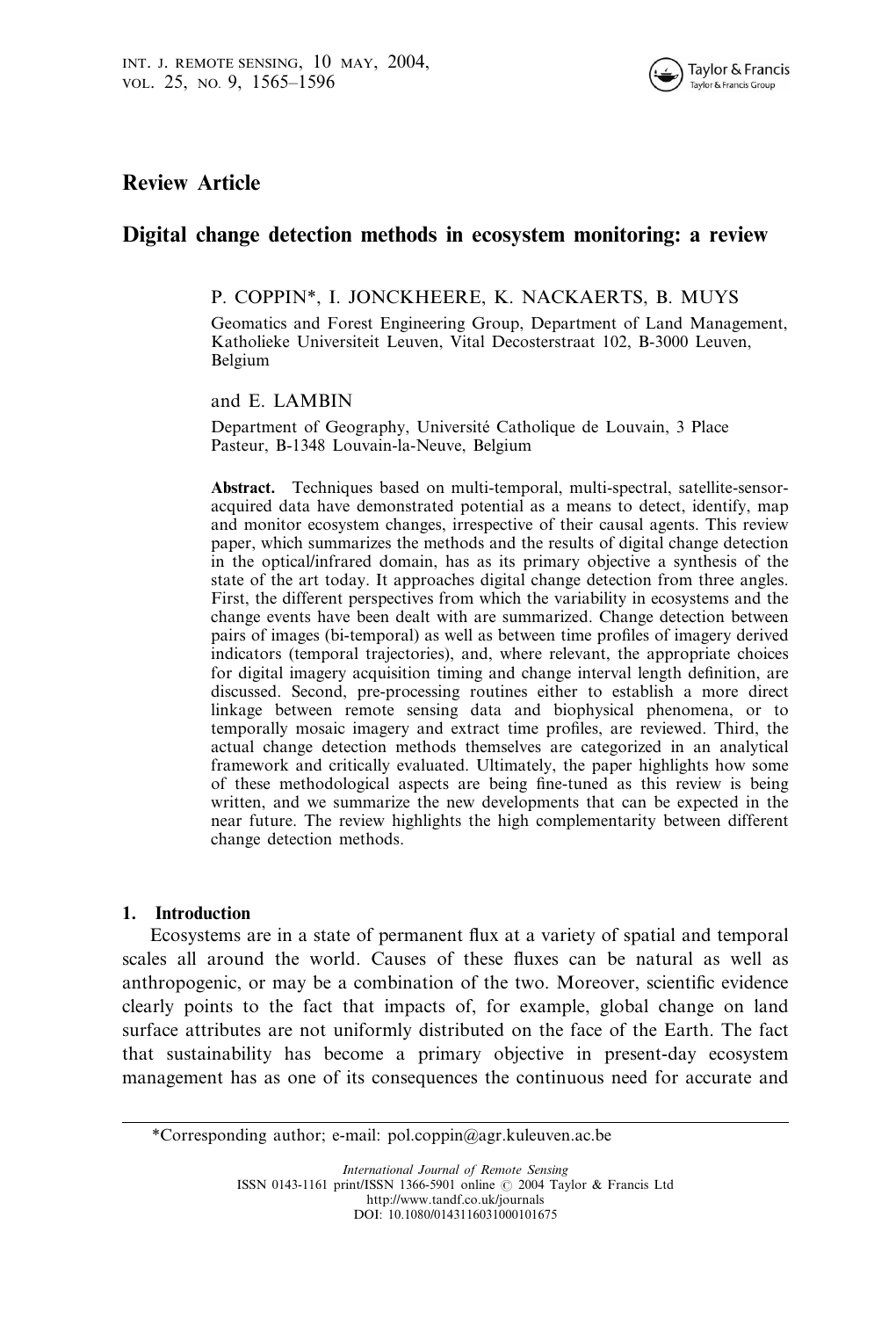up-to-date resource data. What is more, where it concerns large-area processes, any in-depth understanding of the changes has to be based on an accurate monitoring of land surface attributes over at least a few decades. At such regional scales, monitoring poses a number of methodological challenges. The lack of quantitative, spatially explicit and statistically representative data on ecosystem change has left the door open to simplistic representations, e.g. the advance of deserts (Lamprey 1975). While it is possible to find local examples of such extreme changes, empirical studies in grassland, savannas and open forest ecosystems generally revealed the predominance of inter-annual climatic variability, ecosystem resilience and complex land-cover change trajectories over secular (irregularly spaced at long intervals in time) land-cover conversions.

Digital change detection encompasses the quantification of temporal phenomena from multi-date imagery that is most commonly acquired by satellite-based multi-spectral sensors. The scientific literature, however, reveals that digital change detection is a difficult task to perform. An interpreter analysing aerial photography will almost always produce more accurate results with a higher degree of precision (Edwards 1990). Nevertheless, visual change detection is difficult to replicate because different interpreters produce different results. Furthermore, visual detection incurs substantial data acquisition costs. Apart from offering consistent and repeatable procedures, digital methods can also more efficiently incorporate features from the non-optical parts of the electromagnetic spectrum.

This paper reviews the state of the art of digital change detection in the optical/ infrared domain with emphasis on ecosystems. It is a thorough revision of an eightyear-old previous effort (Coppin and Bauer 1996) that was largely confined to bitemporal change detection methodologies (comparing the same area at two points in time). The present review has been expanded now to encompass also the emerging field of change detection based on temporal trajectory analysis (comparing the same area over longer time intervals with multiple imagery, e.g. over the length of a growing season).

# 2. Ecosystem change and multi-temporal imagery

#### 2.1. Change

Ecosystems are continuously changing, where change is defined as 'an alteration in the surface components of the vegetation cover' (Milne 1988) or as 'a spectral/spatial movement of a vegetation entity over time' (Lund 1983). The rate of change can either be dramatic and/or abrupt, as exemplified by fire; or subtle and/or gradual, such as biomass accumulation. Change can therefore be seen as a categorical variable (class) or in a continuum. Authors generally distinguish between land-cover *conversion*, i.e. the complete replacement of one cover type by another, and land-cover modification, i.e. more subtle changes that affect the character of the land cover without changing its overall classification. Land-cover modifications are generally more prevalent than land-cover conversions. Some ecosystem modifications are human-induced, for example tree removal for agricultural expansion. Others have natural origins resulting from, for example, flooding and disease epidemics.

Various classifications of change in ecosystems have been proposed. A problem with many of these categorical schemes is that the change classes are often not mutually exclusive. Colwell et al. (1980) therefore suggested a more hierarchical framework, whereby the classification is mutually exclusive and totally exhaustive. However, it still falls short by not providing a link between change event and causal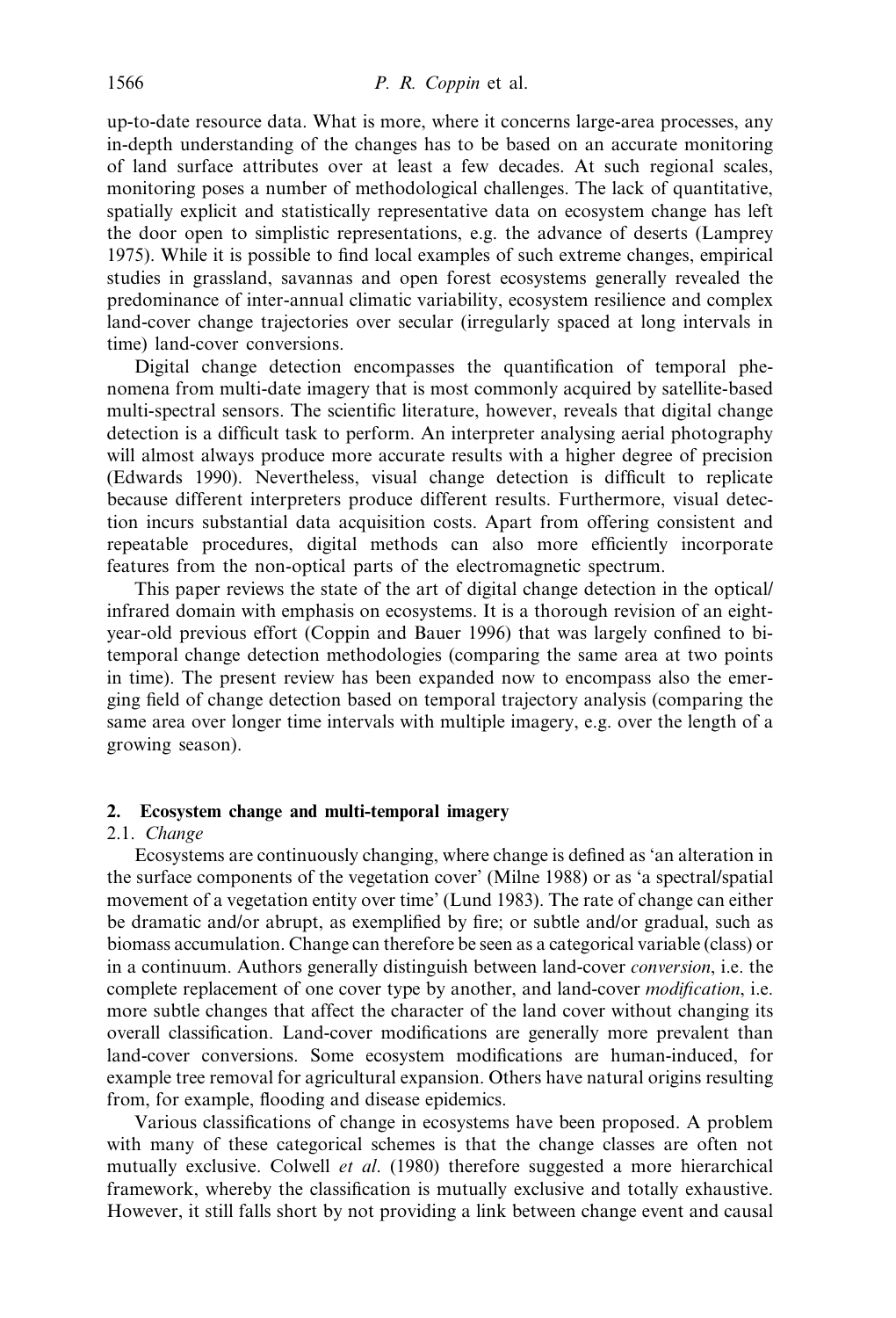agent. Hobbs (1990) focused more on ecological aspects and differentiated between seasonal vegetation responses, inter-annual variability and directional change. The last may be caused by intrinsic vegetation processes (e.g. succession), land-use conversion, other human-induced changes (e.g. pollution stress) and alterations in global climate patterns (e.g. global warming). Khorram et al. (1999) concentrated on the spatial environment in which the change occurs: 'Some changes may affect entire areas uniformly and instantaneously, while others may take the form of slow advances or retreats of boundaries between classes, and still other changes may have very complex spatial textures.' In the spatial context, they proposed four types of change whereby spatial entities either (1) become a different category, (2) expand, shrink or alter shape, (3) shift position, or (4) fragment or coalesce.

The ability of any system to detect and monitor change in ecosystems depends not only on its capability to deal adequately with the initial static situation, but also on its capacity to account for variability at one scale, e.g. seasonal, while interpreting changes at another, e.g. directional (Hobbs 1990). Moreover, the ability to detect is a function of the 'from' and 'to' classes, the spatial extent and the context of the change (Khorram et al. 1999).

Not all detectable changes, however, are equally important. It is also probable that some changes of interest will not be acquired very well, or at all, by any given system. Of particular interest to the ecosystem scientist and/or manager are first and foremost vegetation disturbances caused by short-term natural phenomena such as insect infestation, fire and flooding, and changes resulting from human activities, e.g. resource exploitation and land-use conversion. While the natural phenomena are likely to be temporary and may in some cases even be self-correcting, evidence of anthropogenic activities generally remains much longer. Equally important are the ecosystem changes that ensue from alterations in larger-scale processes, such as global warming etc. In this case, changes in trends are analysed, rather than actual change events. The proper understanding of the nature of the change and the principles that enable its detection and categorization usually encompass more sophistication than the simple detection of the change event itself.

In summary, the main challenges facing ecosystem change monitoring from space come from the requirements to: (i) detect modifications in addition to conversions (e.g. quantify forest cover degradation due to selective logging or fires); (ii) monitor rapid and abrupt changes in addition to the progressive and incremental changes (e.g. assess the impact of a flood, drought or fire, versus a progressive expansion of agriculture); (iii) separate inter-annual variability from secular trends, given the shortness of the available time series—20 to 30 years (e.g. assess dry land degradation); (iv) understand and correct for the scale dependence of statistical estimates of change derived from remote sensing data at different spatial resolutions; and (v) match the temporal sampling rates of observations of processes to the intrinsic scales of these processes (e.g. monitor rapidly evolving processes such as floods or biomass burning).

# 2.2. Imagery acquisition

Change detection for ecosystem monitoring generally assumes overall phenological conditions to be comparable, be it on a two-point timescale (bi-temporal change detection; e.g. change detection between two peak-green summer images), or on a continuous timescale (temporal trajectory analysis; e.g. change detection between growing seasons with similar climatic conditions). However, in the latter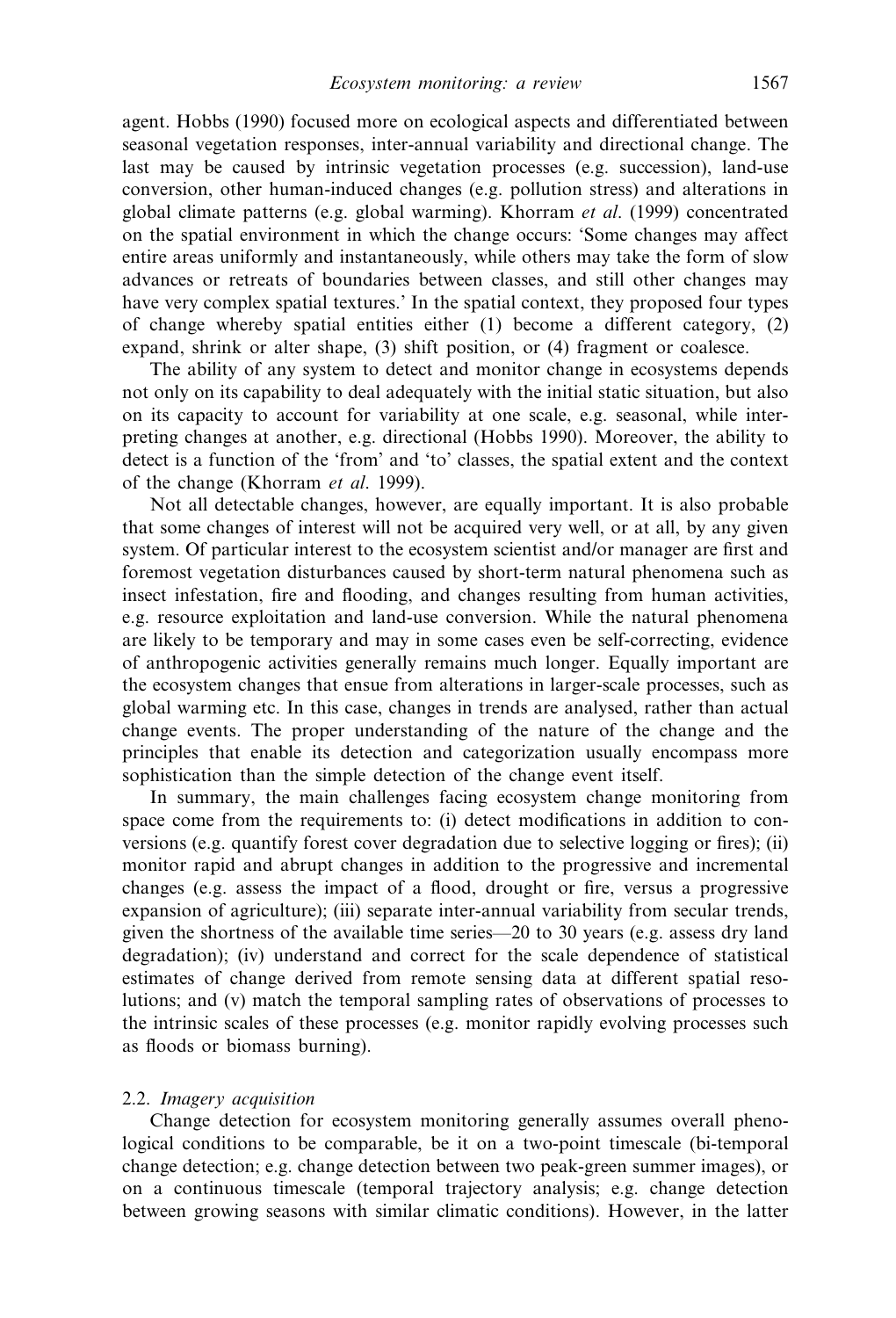case, it is also possible that these conditions themselves are the objects that are being monitored, e.g. in natural variability monitoring.

# 2.2.1. Bi-temporal change detection

The appropriate selection of imagery acquisition dates is as crucial to a bitemporal change detection method as is the choice of the sensor(s), change categories and change detection algorithms. The problem has two dimensions: the calendar acquisition dates and the change interval length (temporal resolution).

Anniversary dates or anniversary windows (annual cycles or multiples thereof) are often used because they minimize discrepancies in reflectance caused by seasonal vegetation fluxes and Sun angle differences. However, even at anniversary dates, or within anniversary windows, phenological disparities due to local precipitation and temperature variations may present real problems. Forest ecosystem dynamics in the temperate regions illustrate this clearly. All else being equal, the reflectance of tree leaves in the visible part of the electromagnetic radiation (EMR) spectrum is higher in spring and autumn than in the middle of the growing season. Changes in the near-infrared (NIR) part of the spectrum are less distinct. The stage of change at a particular time in spring and autumn depends on the site, tree species and varying genotypes of the same species. Local seasonal effects are especially confusing during leaf-out and autumn coloration. Hame (1988) therefore concluded that for bi-temporal change detection, summer and winter are the best seasons because of their phenological stability. What is more, selecting the summer, or the driest period of the year for the locale, will enhance spectral separability, yet minimize spectral similarity, because of excessive surface wetness prevailing during other periods of the year (Burns and Joyce 1981). However, the optimal selection of the season for bi-temporal forest cover change detection data acquisition remains a topic of contention in the pertinent literature.

For most documented studies, the periodicity of the data acquisition seems to have been determined according to the availability of satellite sensor data of acceptable quality. While visually analysing Landsat-1 multi-spectral scanning system (MSS) data for forest cover regeneration assessment, Aldrich (1975) concluded that in most cases a minimum time interval of three years was required to detect non-forest to forest changes. Colwell *et al.* (1980) judged a two-year separation between MSS scenes insufficient to map reliably re-vegetating areas in South Carolina. They advised a periodicity of at least five years. Gregory et al. (1981) reported that in southern Oklahoma three separate classes of clear cuts have been identified from processed Landsat MSS data: those created less than six years before image acquisition, those that dated from six to 15 years before data capture, and those older than 15 years. Park *et al.* (1983), again using Landsat MSS data, suggested a one-year interval to detect forest to non-forest (successional herbs, urban or agricultural development) changes, a three- to five-year interval to monitor non-forest to successional shrubs stage, and another five to 10 years to detect the consecutive establishment of a forest cover. Coppin and Bauer (1995) tested two-, four- and six-year intervals for canopy change detection and found that a two-year cycle was optimal to study aspen establishment and storm damage in the Great Lakes region with Landsat Thematic Mapper (TM) imagery. However, their four- and six-year cycles gave better results in the case of human-induced and natural canopy disturbances such as thinning, cutting and dieback.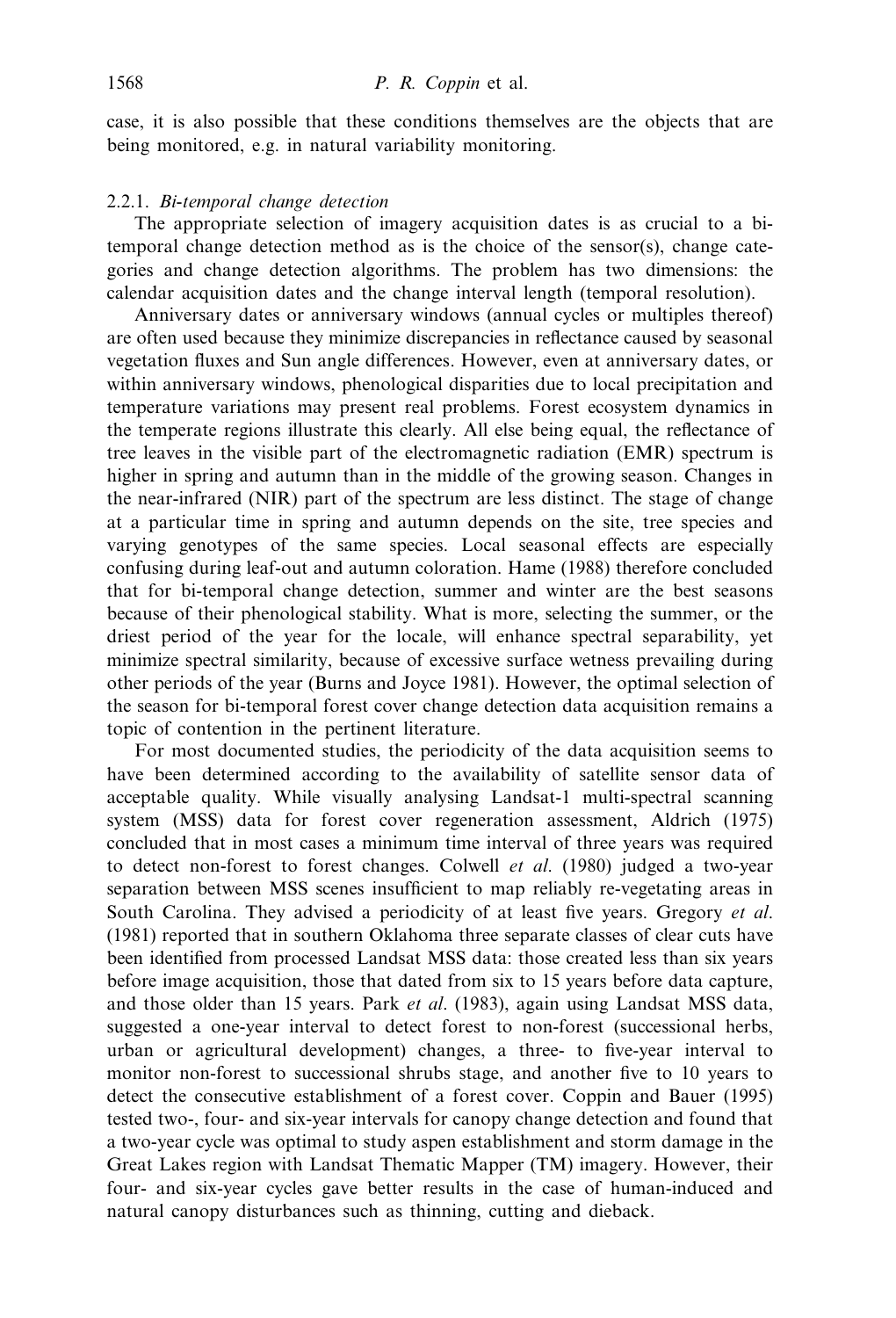# 2.2.2. Temporal trajectory analysis

To circumvent the problem of the selection of optimal imagery acquisition dates, some investigators have approached ecosystem monitoring by comparing seasonal development curves or profiles. These require time series of remotely sensed indicators of relevant land surface attributes which, in turn, are constructed from daily imagery acquisitions provided by such sensors as the National Oceanic and Atmospheric Administration (NOAA) Advanced Very High Resolution Radiometer (AVHRR), Système Probatoire de l'Observation de la Terre (SPOT) VEGETATION, Sea-Viewing Wide Field-of-View Sensor (SeaWIFS), Moderate-Resolution Imaging Spectrometer (MODIS), Along Track Scanning Radiometer (ATSR), etc. Change detection based on such profiles has been proven appropriate for regional studies of largely climate-driven land surface attribute changes (Lambin and Ehrlich 1997, Kawabata et al. 2001), of phenology modifications (Myneni et al. 1997), and of inter-annual net primary production variability (Behrenfeld et al. 2001).

One of the advantages of profile-based techniques lies in the fact that the issue of influence of phenology on change detection performance is resolved, because data are collected throughout the growing season. As such, changes inherently linked to seasonality can be separated from other changes. A serious disadvantage, however, is that at present only coarse (AVHRR, VEGETATION) to moderate (MODIS) spatial-resolution sensors provide the high temporal frequency of observations that is necessary to establish time profiles. This drastically limits the change categories that can be detected and monitored. Lawrence and Ripple (1999) have nevertheless been able to monitor the ecosystem disturbances caused by a volcanic eruption by calculating change curves from a time series of Landsat TM data acquired at high temporal frequency.

# 3. Data pre-processing for change detection

The primary challenge in deriving accurate natural ecosystem change information is representative of the standard remote sensing problem: maximization of the signal-to-noise ratio. Inherent noise will affect the change detection capabilities of a system or even create unreal change phenomena. Causes of such unreal changes can be, among others, differences in atmospheric absorption and scattering due to variations in water vapour and aerosol concentrations of the atmosphere at disparate moments in time, temporal variations in the solar zenith and/or azimuth angles, and sensor calibration inconsistencies for separate images. Pre-processing of satellite sensor images prior to actual change detection is essential and has as its unique goals the establishment of a more direct linkage between the data and biophysical phenomena, the removal of data acquisition errors and image noise, and the masking of contaminated (e.g. clouds) and/or irrelevant (e.g. waterbodies when looking at changes in vegetation) scene fragments.

The pre-processing of multi-date sensor imagery, when absolute comparisons between different dates or periods are to be carried out, is much more demanding than in the single-date case. It commonly comprises a series of sequential operations, including (but not necessarily in this order) calibration to radiance or at-satellite reflectance, atmospheric correction or normalization, image registration, geometric correction, mosaicking, sub-setting and masking (e.g. for clouds, water, irrelevant features). Often these procedures are accompanied by a data transformation to vegetation indices that are known to exhibit a strong positive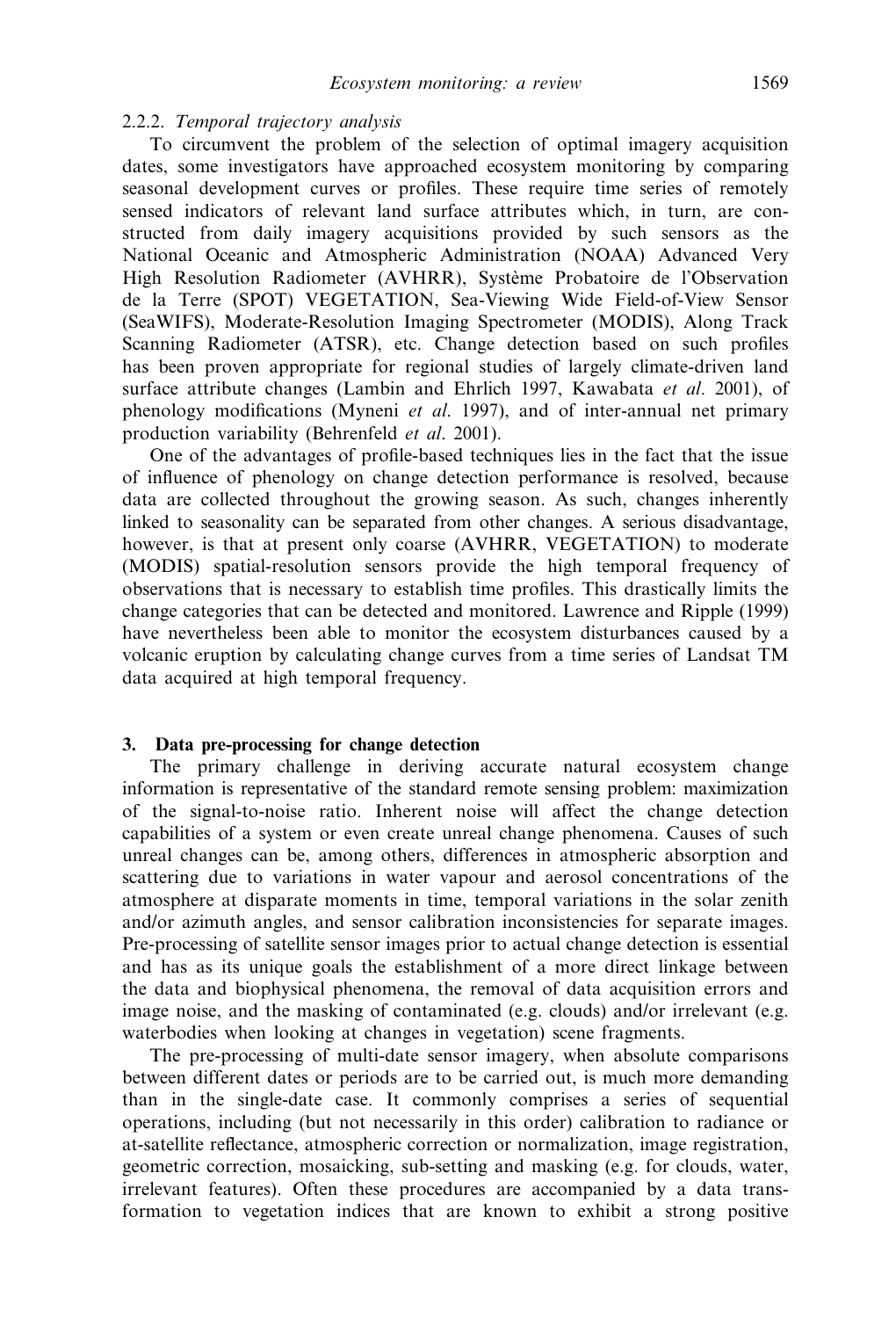relationship between upwelling radiance and the vegetative cover of natural ecosystems. The principal advantages of vegetation indices over single-band radiometric responses are their ability to reduce considerably the data volume for processing and analysis, and their inherent capability to provide information not available in any single band. However, no single vegetation index can be expected to summarize totally the information in multidimensional spectral data space. Wallace and Campbell (1989) aptly stated that adequate indices can be found for different purposes and that indices derived for one analysis may be inappropriate in another context.

### 3.1. Bi-temporal change detection

Of the various aspects of pre-processing for bi-temporal change detection, there are two outstanding requirements: multi-date image registration and radiometric rectification. It should be evident that accurate spatial registration of the multi-date imagery is absolutely essential to digital change detection. In a study on the impact of mis-registration on change detection simulations of MODIS data run with spatially degraded Landsat MSS images, Townshend et al. (1992) followed by Dai and Khorram (1998) clearly demonstrated that to achieve errors of only 10% in vegetation index values, registration accuracies of 0.2 pixels or less were required. However, change detection capabilities are intrinsically limited by the spatial resolution of the digital imagery. Further, residual mis-registration at the belowpixel level commonly degrades the area assessment of the change events somewhat, specifically at the change/no-change boundaries. This within-pixel shift is inherent to any digital change detection technique (Coppin and Bauer 1994).

The second critical requirement for successful change detection is that a common radiometric response is required for quantitative analysis of one or more image pairs acquired on different dates. For many change detection applications, absolute radiometric correction is unnecessary, but variations in solar illumination conditions, in atmospheric scattering and absorption, and in detector performance need to be normalized or, in other words, radiometric properties of a subject image need to be adjusted to those of a reference image. Duggin and Robinove (1990) strongly insisted on the calibration of raw sensor data to meaningful physical units prior to any multi-temporal analysis. Only through reliable radiometric calibration can a researcher be confident that observed spatial or temporal changes are real differences and not artefacts introduced by differences in the sensor calibration, atmosphere and/or Sun angle (Robinove 1982).

Collins and Woodcock (1996) examined three levels of radiometric preprocessing: no pre-processing, an intermediate level (matched or normalized digital counts) and full radiometric correction (matched satellite/ground reflectances). They considered some form of radiometric correction essential, but the matched digital counts, in which several invariant features were used to calibrate a regression equation to predict time-2 digital numbers from those at time-1 (relative routine), was found to be as accurate as and easier to apply than the matched reflectances (absolute routine). Songh et al. (2001) demonstrated that one relative and seven absolute atmospheric correction algorithms all improved final data analysis when tested for change detection purposes. The more complicated algorithms did not necessarily lead to greater accuracy; however, with respect to atmospheric correction, the authors recommended either a simple dark object subtraction with or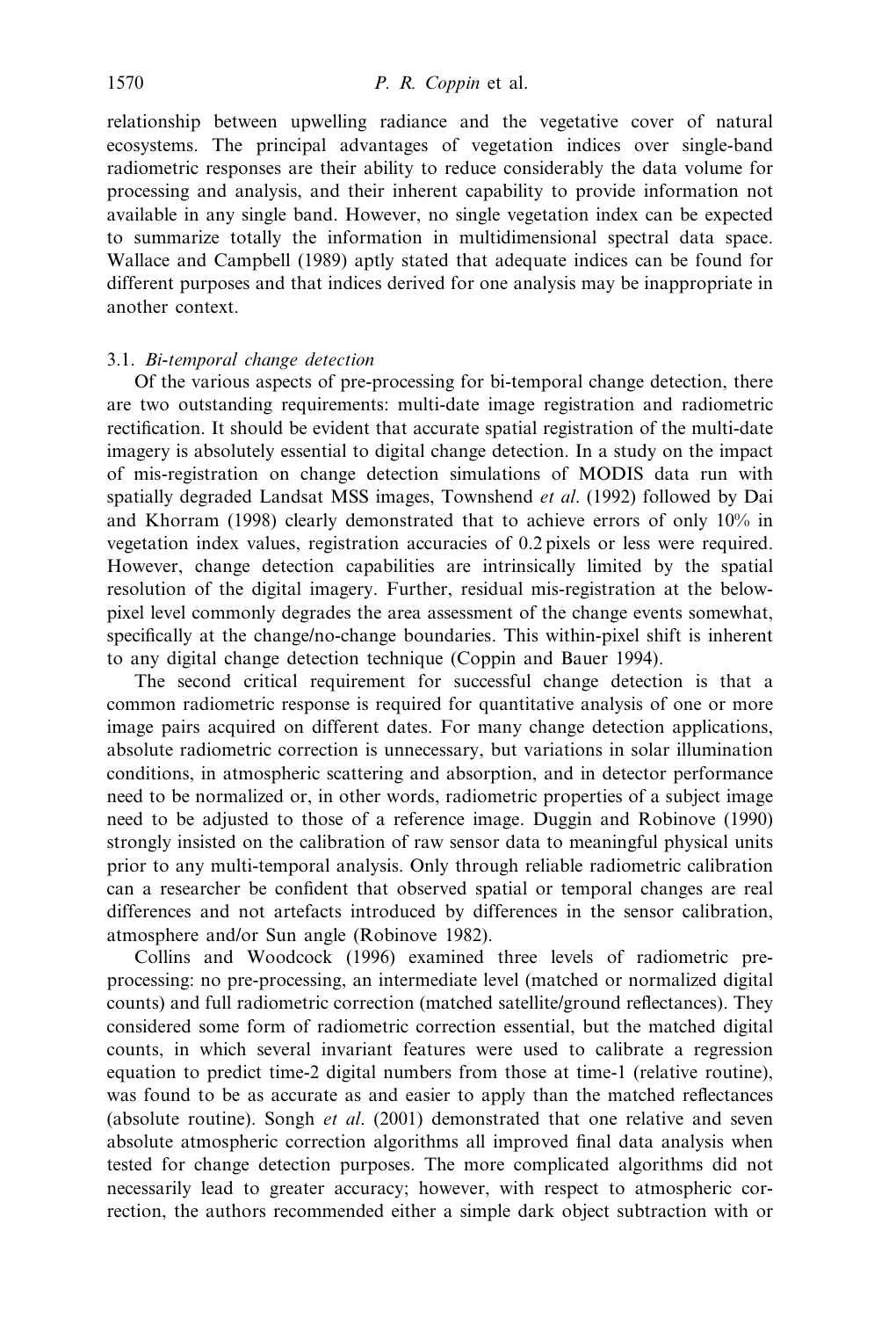without a Rayleigh atmospheric correction (absolute routine), or atmospheric normalization (relative routine).

Atmospheric normalization can be full-scene-based and is then called simple regression normalization (SR) (Jensen 1983) or pseudo-invariant-feature-based (PIF). Hall et al. (1991a) have developed such a PIF radiometric normalization technique that corrects or rectifies images from common scenes through use of sets of landscape elements whose reflectance is nearly constant over time. The technique provides a relative calibration and does not require sensor calibration or atmospheric turbidity data, although correction to absolute surface reflectance can be accomplished if sensor calibration coefficients, an atmospheric correction algorithm (model) and atmospheric turbidity data are available. The technique resulted in data accurate to within 1% absolute reflectance in the visible and NIR bands. Similar procedures have been used by Caselles and Lopez Garcia (1989), Conel (1990) and Coppin et al. (2001). Elvidge et al. (1995) developed an automatic scattergram-controlled regression (ASCR) normalization technique. It uses pixels from no-change regions identified from scattergrams, instead of from whole images as in the SR method or from spectral/spatial features as in the PIF procedure. More sophisticated approaches, which use atmospheric models for correction, but derive the atmospheric parameters from the satellite imagery, include Ahern *et al.* (1988), Chavez (1989) and Hill and Sturm (1991). All of these studies give clear evidence of the fact that only when all sources of variation but the surface cover can be adjusted for (absolute calibration) or normalized to a common standard (relative calibration), will it be possible to detect and identify changes in natural ecosystems from multi-date imagery.

The debate around the use of filtering as a pre-processing technique for change detection has not been settled and remains very application-dependent. Riordan (1981) applied a modification of Nagao's and Matsuyama's edge-preserving imagesmoothing algorithm to reduce minor variations in radiance values and to allow the comparison of relatively homogeneous groups of pixels. He judged the result ineffective. For tropical deforestation assessment, Singh (1989) tried both image smoothing and edge enhancements, but did not detect any increase in the final change detection accuracy with either method. Baraldi and Parmiggiani (1989), however, suggested the application of edge-preserving image-smoothing filters previous to image analysis in order to enhance the homogeneity of the spectral response of a thematic class and at the same time to eliminate noise effects. Bruzzone and Prieto (2000) reported increased change detection accuracies when exploiting the spatial–contextual information contained in the neighbourhood of each pixel to reduce the effects of noise. In addition, the definition of an adaptive pixel neighbourhood or parcel allowed for a more precise location of the borders of changed areas. To overcome low frequency/high contrast problems in Landsat TM imagery covering sand sheet desert environments, Kwarteng and Chavez (1998) advocated the use of high pass spatial filters with relatively large kernel sizes, with a 50% add-back option and followed by edge enhancement, before submitting the data to actual change detection.

Some researchers advocate the use of texture features for change detection. Most consulted literature sources explicitly state, however, that texture information must be used only in conjunction with spectral data, and that the two sources are complementary to each other (e.g. He and Wang 1990). Reed (1988) cautioned the user community about the integration of texture measures in data analysis procedures. Classification accuracy is increased only under certain conditions.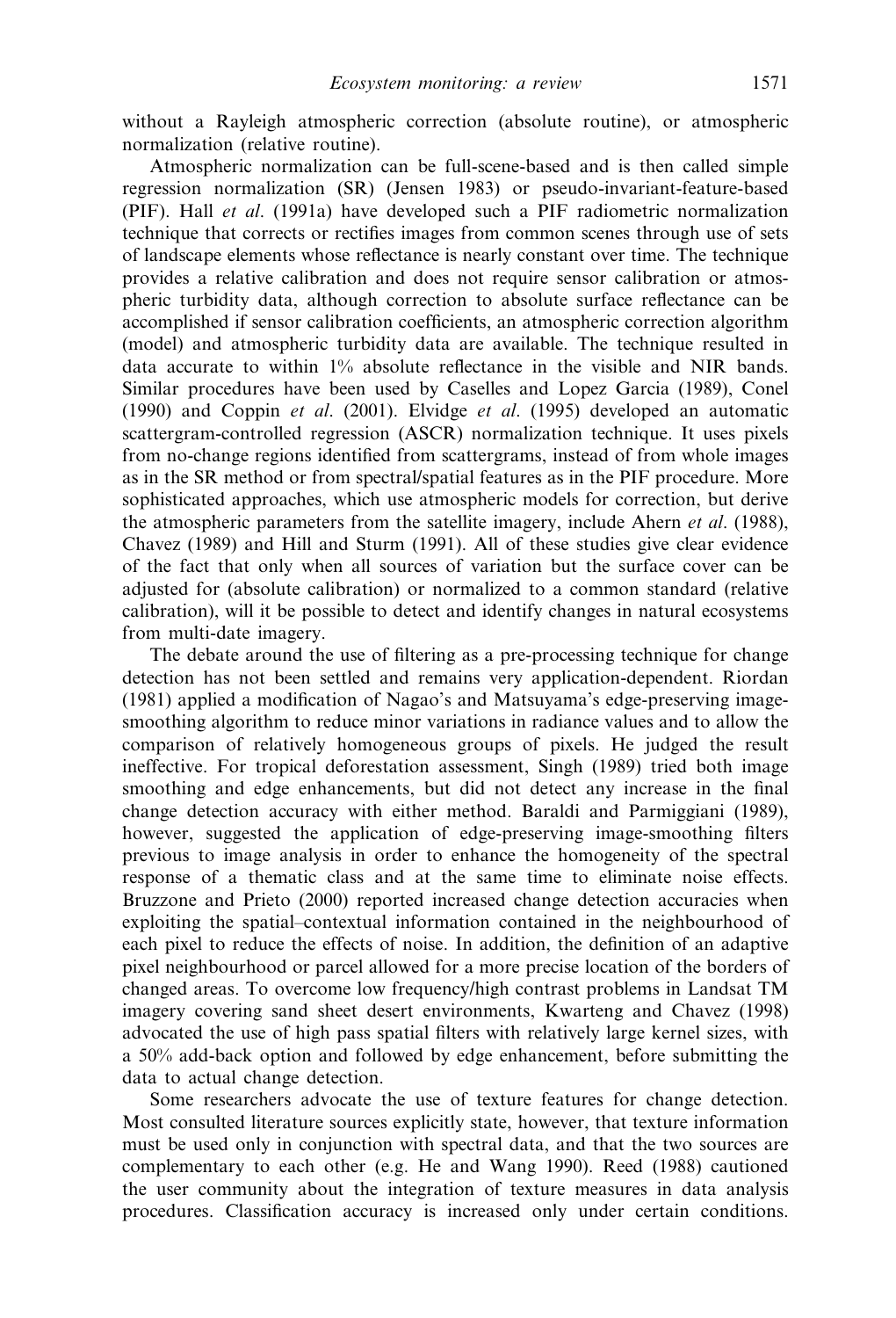In his research, the addition of textural features, derived from a transformed vegetation index map of TM data, degraded the classification accuracy in distinguishing spectrally similar vegetation covers in all but one case. He conceded, however, that the choice of texture index (angular second moment and contrast) and window size  $(7 \times 7$  pixels) might have influenced the outcome significantly. Smits and Annoni (2000) computed texture distance measures based on the texture indices' contrast and homogeneity. They report mis-detection and false alarm rates of only 15% in urban expansion change detection and demonstrated their method robust for mis-registration.

# 3.2. Temporal trajectory analysis

As time-profile-based change detection methods work with data acquired on a large number of observation dates, adequate pre-processing is of utmost importance. Just as with bi-temporal approaches, pre-processing includes the geometric registration of successive images at the sub-pixel level. For example, Roy (2000) showed that high contrast boundaries on images from wide field-of-view sensors might be shifted when mis-registered data are composited. This may exaggerate reverse or obscure change phenomena. As one is dealing with a series of images, data artefacts that are inherent to the type of imagery used and that render the comparison of data observations or measurements at different times difficult, must be removed. Moreover, to remove cloud and other atmospheric effects (i.e. water vapour content, aerosols), a process of temporal compositing must be executed. Finally, many present-day high-temporal-frequency sensors have a wide field of view, which necessitates a correction for directionality (bidirectional reflectance distribution function (BRDF)) effects. For example, changes in illumination conditions due to a drift in equator crossing time of the AVHRR sensors result in a viewing angle difference for off-nadir observations (Gutman 1999). And alterations in AVHRR sensor responsitivity over time constitute another major source of image noise (Cihlar et al. 1998, Gutman 1999).

The fact that some controversy arose on whether previous time series analyses detected real trends in the Earth's climate system (e.g. Myneni et al. 1997), or resulted at least in part from a combination of calibration residuals and satelliteorbit drift (Gutman 1999), illustrates how critical the artefact issue still is. In addition, natural phenomena can render temporal trajectory analysis much more difficult: the eruptions of Mount Pinatubo in mid 1991 caused significant noise in the global AVHRR time series due to the varying presence of aerosols in the atmosphere.

With respect to temporal compositing, a range of procedures has been suggested for wide-angle sensors. Several authors have proposed other criteria for temporal compositing than the widely used maximum vegetation index value. Actually, the latter criterion preferentially selects off-nadir pixels from the fore scatter region, this effect varying with land-cover type (Cihlar et al. 1994). Other singlestep compositing criteria (e.g. maximum temperature) (Roy 1997) or two-step procedures (e.g. maximum vegetation index value followed by minimum scan angle) (Cihlar et al. 1994) were proven to yield good composite images. These studies also highlight the impact of the compositing procedure on results derived from time series analysis for specific applications. Therefore, some authors have applied compositing criteria designed for a specific aim, such as monitoring burned areas at the regional scale (Barbosa et al. 1998).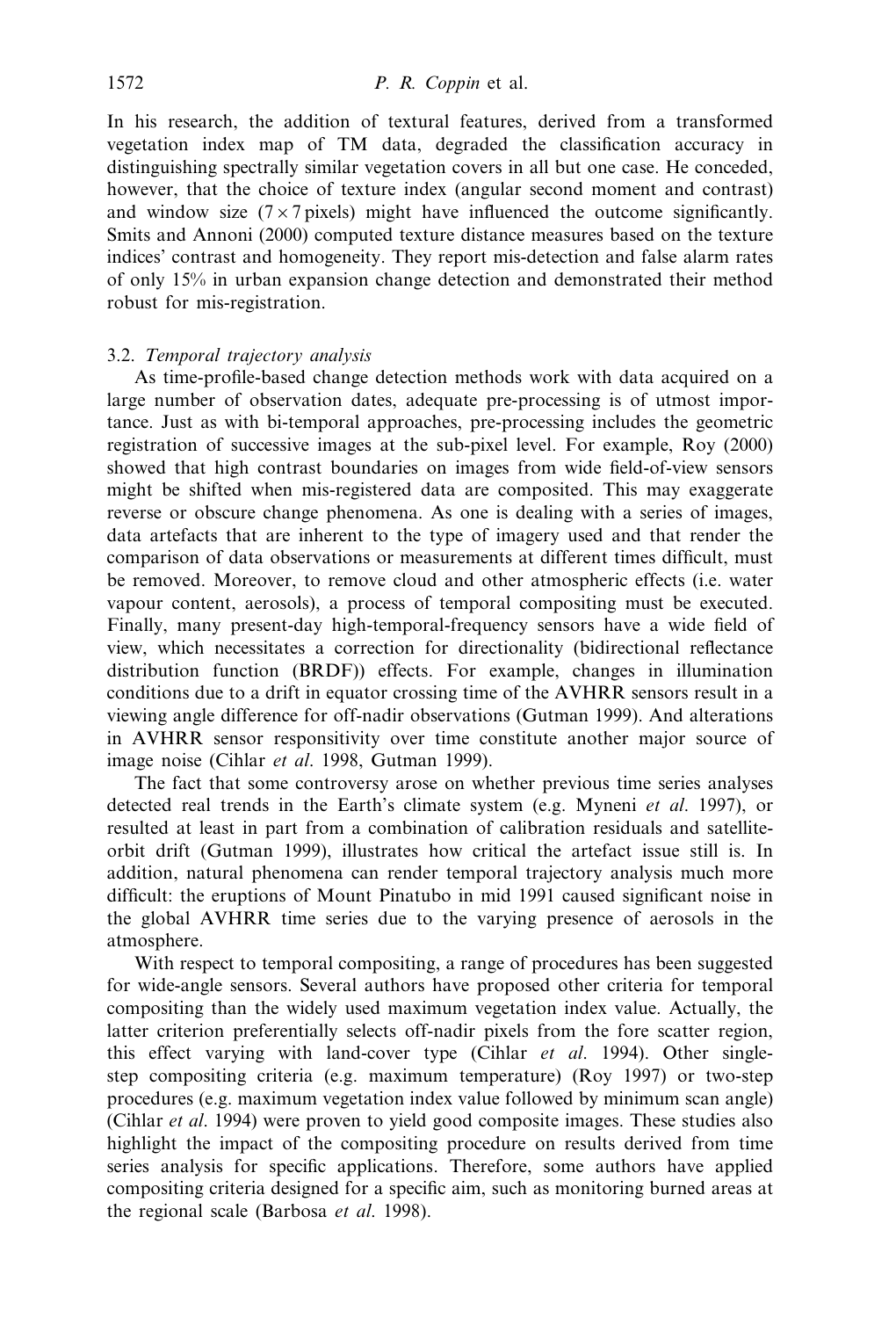Other researchers have attempted to resolve problems that contaminate time series of wide field of view sensors by addressing each issue separately rather than attempting to solve all the issues through a single compositing procedure. Concerning residual clouds, various threshold-based methods have been proposed for cloud screening, e.g. an automated series of five tests applied to each pixel (Saunders and Kriebel 1988) or thresholding of the AVHRR channel 4 (centred around  $11 \mu m$ ) brightness temperature (Gutman *et al.* 1994). Threshold-based methods suffer, however, from the heterogeneity of the land surface and the seasonal variability of surface radiance. As an alternative, a Fourier series approximation to the seasonal trajectory of vegetation index data has been developed and then modified to closely represent seasonal trends for different land-cover types (Cihlar et al. 2001). It is used to determine time- and pixel-specific cloud contamination thresholds and then to produce contamination masks. Concerning other atmospheric effects, atmospheric corrections of AVHRR data using seasonal averages of atmospheric water vapour and aerosols optical depths were shown to result in corrections that were similar to the full correction using daily values based on in situ data, for biophysical studies in the African Sahel using time series of vegetation index data (Hanan et al. 1995).

The correction for BRDF effects in wide field of view satellite sensors is probably the area where progress has been more explicit recently. Hu *et al.* (2000) have produced surface albedo data corrected for angular effects from a time series of daily multi-angular AVHRR data. They used a kernel-driven semi-empirical land surface BRDF model where kernels are derived from approximations to physical BRDF models. The angle-corrected vegetation index data displayed more consistent surface properties than monthly maximum value composites and were used to investigate seasonal and inter-annual changes in albedo and vegetation index value. Schaaf et al. (2002) applied this approach to global MODIS data to generate nadir BRDF-adjusted reflectances. This product, computed for 16-day periods, is free from view angle effects, as well as from cloud and aerosol contamination. It is thus ideal for applications that traditionally depended on compositing methods, and in particular for monitoring land-cover change and inter-annual variability in land surface conditions at broad spatial scales.

In another work also aimed at the data from the new generation of satellite sensors, van Leeuwen et al. (1999) proposed a compositing algorithm for MODIS vegetation index data based on a view angle standardization approach. Nadir equivalent reflectance values were produced using the simple Walthall BRDF model. In a different approach, Csiszar et al. (2001) corrected daily AVHRR data for angular effects using coincident multiangle polarization and directionality of the Earth's reflectance (POLDER) land surface data products. The POLDER data were used to derive BRDF functions for  $6 \text{ km}^2$  AVHRR grid boxes, and the anisotropic factors were then applied to the individual AVHRR grid cell reflectances.

### 4. Change detection algorithms

#### 4.1. Bi-temporal algorithms

# 4.1.1. Background

All digital change detection is affected by spatial, spectral, temporal and thematic constraints. The type of method implemented can profoundly affect the qualitative and quantitative estimates of the disturbance (Colwell and Weber 1981). Even in the same environment, different approaches may yield different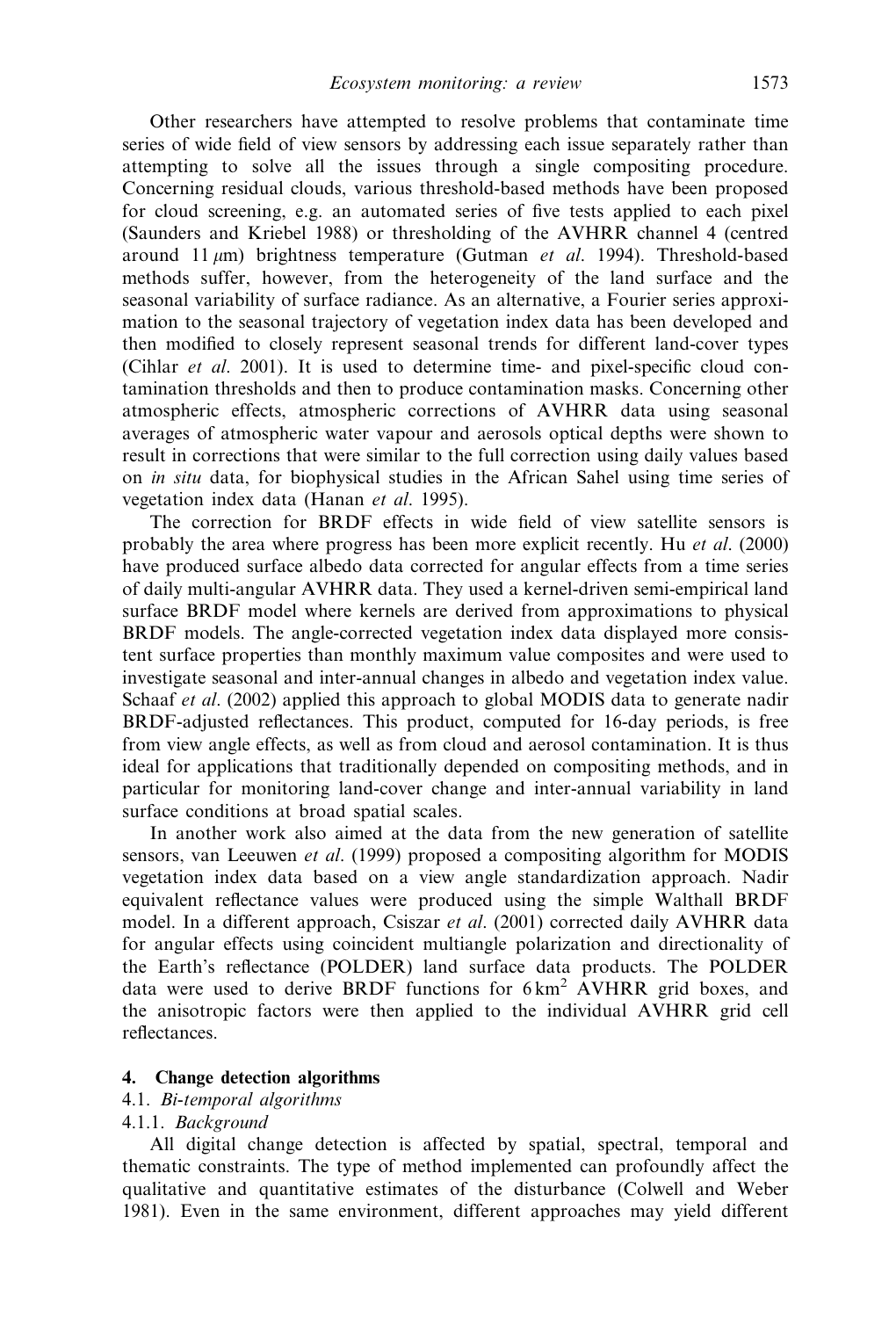change maps. The selection of the appropriate method therefore takes on considerable significance. Most documented digital change detection methods are based on per-pixel classifiers and pixel-based change information contained in the spectral– radiometric domain of the images. They combine both the procedures for change extraction (change detection algorithm) and those for change separation/ labelling (change classification routine). Change extraction and change separation/ labelling are preliminaries to any change modelling. In other words, predicting with a statistical or ecological model using independent variables where, when, and/or why change occurs, requires prior detection, measurement and categorization of ecosystem change patterns.

Statistical and/or spatial decision rules that are derived from a heuristic understanding of the change event often constitute the backbone of the separation/ labelling exercise. These rules, however, are not change-detection-algorithm-specific. In other words, they can be applied irrespective of the algorithm that generated the change data. They comprise the complete range of pattern recognition procedures available to the image analyst, from edge enhancement and simple thresholding (visual or statistically-based), to supervised and unsupervised classification, to segmentation and spatial analysis rules.

A wide variety of digital change detection algorithms have been developed over the last two decades. They basically can be summarized in two broad categories to which different reviewers have attached definitions that vary in complexity and, to a certain extent, in coverage. Malila (1980) recognized the categories as change measurement (stratification) methods versus classification approaches. Pilon et al. (1987) amplified the description of the first category to 'enhancement approaches involving mathematical combinations of multi-date imagery which, when displayed as a composite image, show changes in unique colours'. Singh (1989) changed the focus slightly by centering the definitions more on a temporal scale: simultaneous analysis of multi-temporal data versus comparative analysis of independently produced classifications for different dates. Other scientists (Nelson 1983, Milne 1988) have employed multi-class schemes.

Whatever combination of change detection algorithm and classification routine is applied, it is obvious that a wide assortment of alternatives exist and that all have varying degrees of flexibility and availability. As already stated, change classification routines are not specific to change detection. The overview that follows is therefore restricted to change detection algorithms only. All change detection algorithms that have been found documented in the literature can be grouped into nine distinctly different categories plus one heterogeneous group encompassing hybrid methods and less frequently implemented or more esoteric algorithms. The first six are those most frequently used for monitoring vegetative canopies, while the other algorithms are less common and/or remain in an experimental stage. However, the order in which the algorithms are presented does not imply any ranking or qualitative judgement. Moreover, because the algorithms are not necessarily independent of the data sources for which their implementation has been documented, examples typical for natural ecosystem monitoring are given.

#### 4.1.2. Post-classification comparison

Post-classification comparison is sometimes referred to as 'delta classification'. It involves independently produced spectral classification results from each end of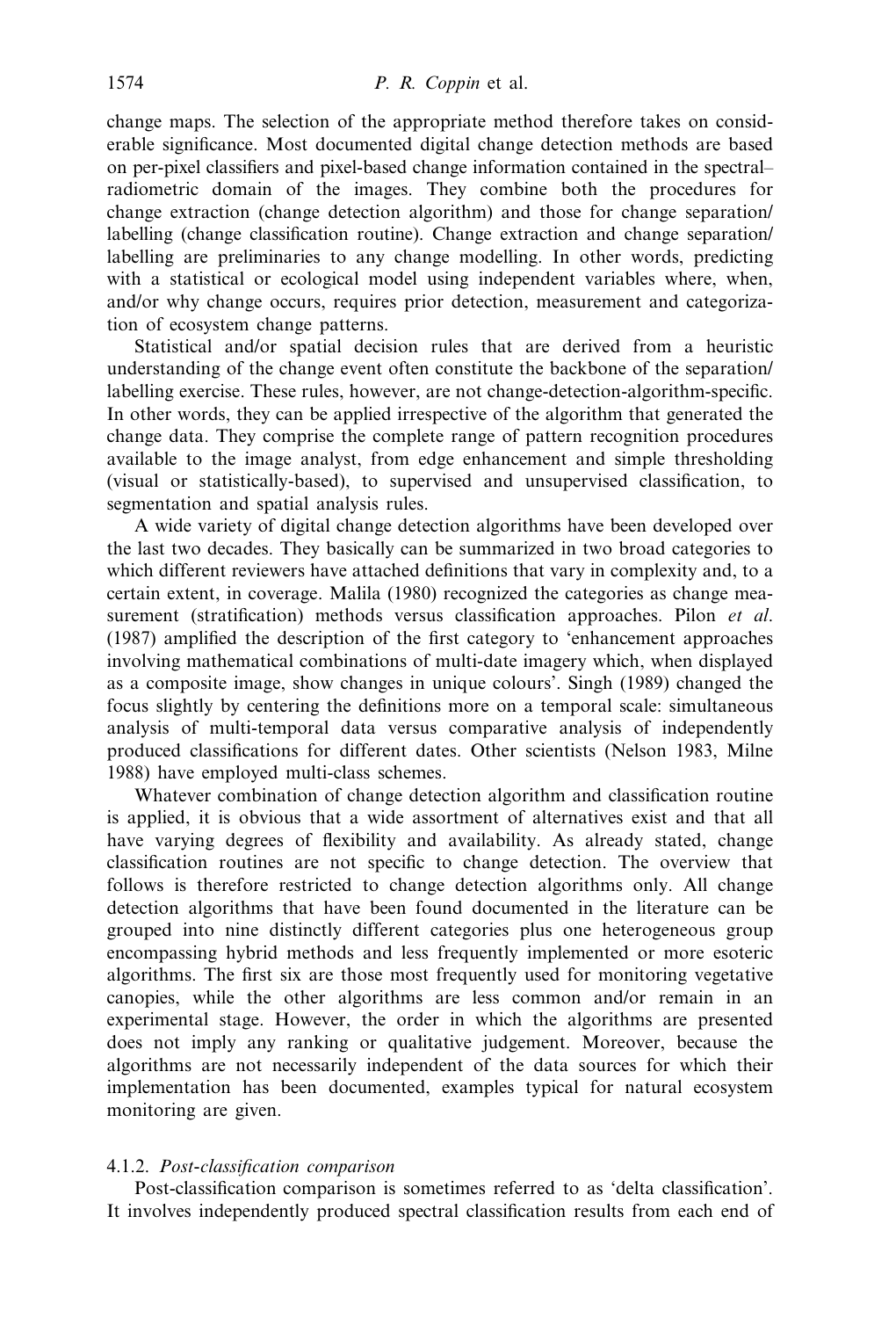the time interval of interest, followed by a pixel-by-pixel or segment-by-segment comparison to detect changes in cover type. By adequately coding the classification results, a complete matrix of change is obtained, and change classes can be defined by the analyst.

The principal advantage of delta classification lies in the fact that the two dates of imagery are separately classified, thereby minimizing the problem of radiometric calibration between dates. By choosing the appropriate classification scheme, the method can also be made insensitive to a variety of types of transient changes in selected terrain features that are of no interest (Colwell *et al.* 1980). However, the accuracy of the post-classification comparison is totally dependent on the accuracy of the initial classifications. The final accuracy very closely resembles that resulting from the multiplication of the accuracies of each individual classification and may be considered intrinsically low. The difficulty thus lies in securing completely consistent, analogous and highly accurate target identifications for each iteration. Mis-classification and mis-registration errors that may be present in the original images are compounded and results obtained using postclassification comparison are therefore frequently judged unsatisfactory (Howarth and Wickware 1981).

A significant example of the use of the post-classification comparison approach is the work of Hall et al. (1991b) in which Landsat images acquired in 1973 and 1983 were classified into five forest successional classes (clearings, regeneration, broadleaf, conifer and mixed). Application of a PIF normalization (see §3.1) enabled classification of the 1973 image using 1983 ground data for classifier training. Following the two classifications a matrix of class changes over the 10-year interval was constructed and the transition rates between classes were calculated.

Xu and Young (1990) preceded their post-classification comparison by a manual segmentation of the images according to ground features and characteristics of the scene. They then classified all segments separately for each date via a supervised maximum likelihood pattern recognition routine. They concluded that this approach, sometimes referred to as 'pre-stratified delta classification', enabled them to avoid some obvious errors in classification (e.g. pixels classified as built-up areas on areas known to be moorlands in south-east Scotland).

### 4.1.3. Composite analysis

By using combined registered datasets, or corresponding subsets of bands, collected under similar conditions with respect to ecosystem phenology but from different years, classes where vegetative canopy change is occurring would be expected to have statistics significantly different from those where no change has occurred, and could be identified as such. The method can incorporate multistage decision logic and is sometimes referred to as 'spectral/temporal change classification', 'multi-date clustering' or 'spectral change pattern analysis'. While this technique necessitates only a single classification, it is a very complex one, in part because of the added dimensionality of two dates of data. In numerous cases it requires many classes and many, often redundant features when no discriminant analysis has preceded the process. It furthermore demands prior knowledge of the logical interrelationships of the classes and should be used only when the researcher is intimately familiar with the study area (Jensen 1983). Burns and Joyce (1981) found the method to produce only change in forest cover per se without providing accurate information on the character of the change. Schowengerdt (1983)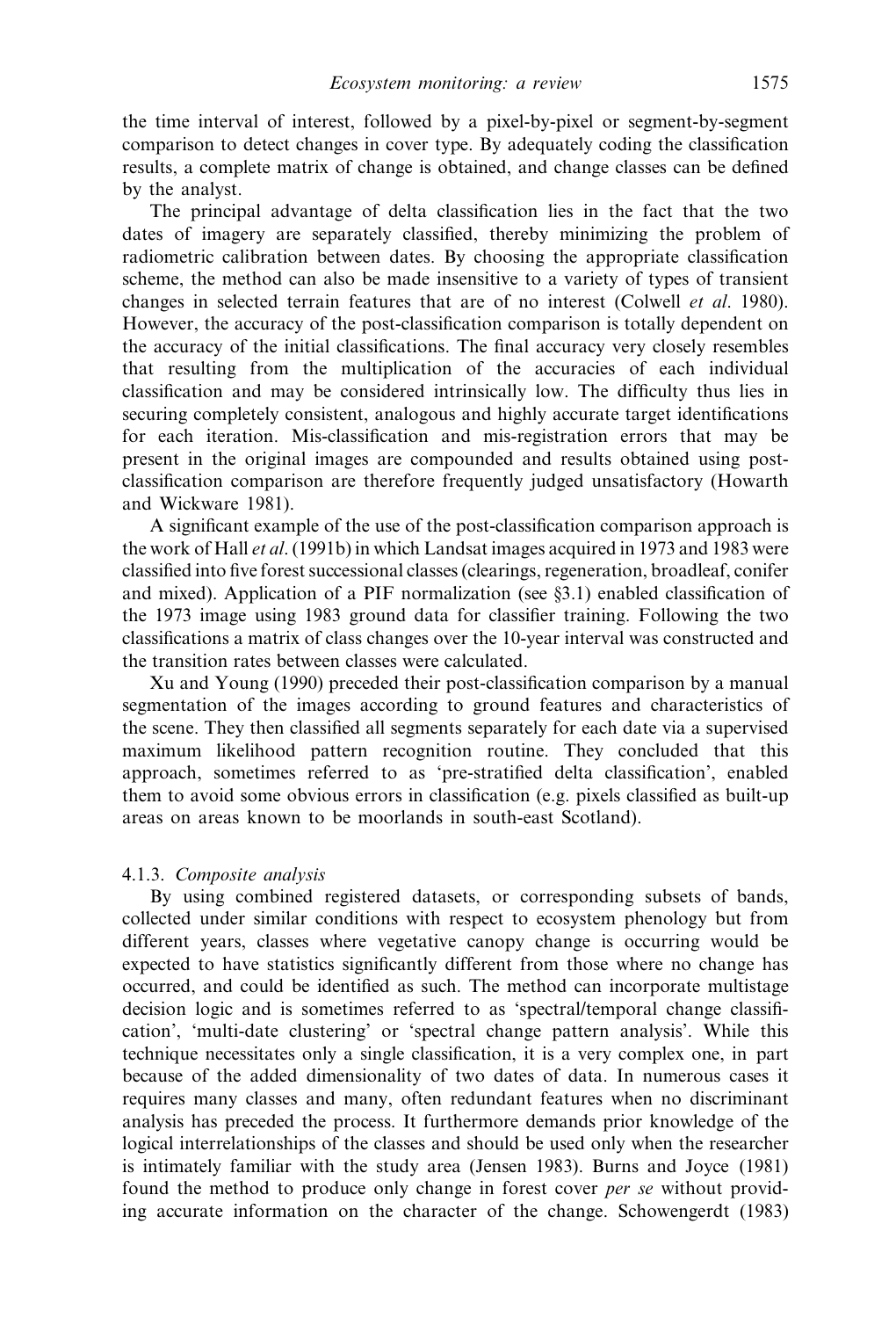remarked that, since spectral and temporal features have equal status in the combined dataset, they could not be easily separated in the pattern recognition process. As a consequence, class labelling may be difficult. Researchers who have used this technique for natural ecosystem change detection include Colwell *et al.* (1980), Hall et al. (1984) and Sader (1988).

# 4.1.4. Univariate image differencing

From the analysis of the relevant scientific literature, univariate image differencing is the most widely applied change detection algorithm. It involves subtracting one date of original or transformed (e.g. vegetation indices, albedo, etc.) imagery from a second date that has been precisely registered to the first. With 'perfect' data, this would result in a dataset in which positive and negative values represent areas of change and zero values represent no change.

Banner and Lynham (1981) used a multi-temporal vegetation index difference based on calculated Normalized Difference Vegetation Indices (NDVIs) for MSS datasets. They then density-sliced the difference vegetation index image. They found the method impractical for forest cutover delineation owing to the sensitivity of the NDVI to grass growth and the development of other vegetation in the clear-cuts, but useful for monitoring vegetative competition within the cutovers. Analogously, Lyon et al. (1998) implemented NDVI differencing and found it the better vegetation change detection technique for monitoring deforestation and loss of vegetation. Nelson (1983) delineated forest canopy changes due to gypsy moth defoliation in Pennsylvania more accurately with vegetation index differencing than with any other single band difference or band ratioing (see §4.1.5). Mukai et al. (1987) computed normalized difference channels for MSS5 and MSS6 to detect areas infested by pine bark beetle in Japan. They were able to distinguish three classes of infestation from light, over moderate, to heavy, with increasing band-5 and decreasing band-7 pixel values. Thresholds for each class were set separately and interactively using multiples of a 'residual' standard deviation.

Hame (1986) suggested histogram matching and Yasuoka (1988) band-to-band normalization before differencing TM data so as to yield bands with comparable means and standard deviations and to reduce scene-dependent effects. In comparative analyses of the six reflective TM difference channels, Hame (1986) as well as Fung (1990) found that the TM3 difference channel contained the highest information content for vegetative cover monitoring.

Coppin and Bauer (1994) suggested a standardization of the differencing algorithm (difference divided by the sum) to minimize the occurrence of identical change values depicting different change events.

Serneels *et al.* (2001) applied double univariate image differencing in a spatial– contextual approach to separate anthropogenic changes from climate variability in a savanna environment. The technique computed and combined changes at pixel and landscape scales. First, univariate image differencing was applied to pairs of smoothed  $(101 \times 101)$  pixels low-pass filter) vegetation index images to delineate landscape-scale changes. Second, local-scale patterns were detected via pixel-level image differencing between the two original (unsmoothed) full-resolution images. Finally, the latter change image was subtracted from the former, resulting in a change image wherein all pixels that behaved differently over time at both scales had the highest change values.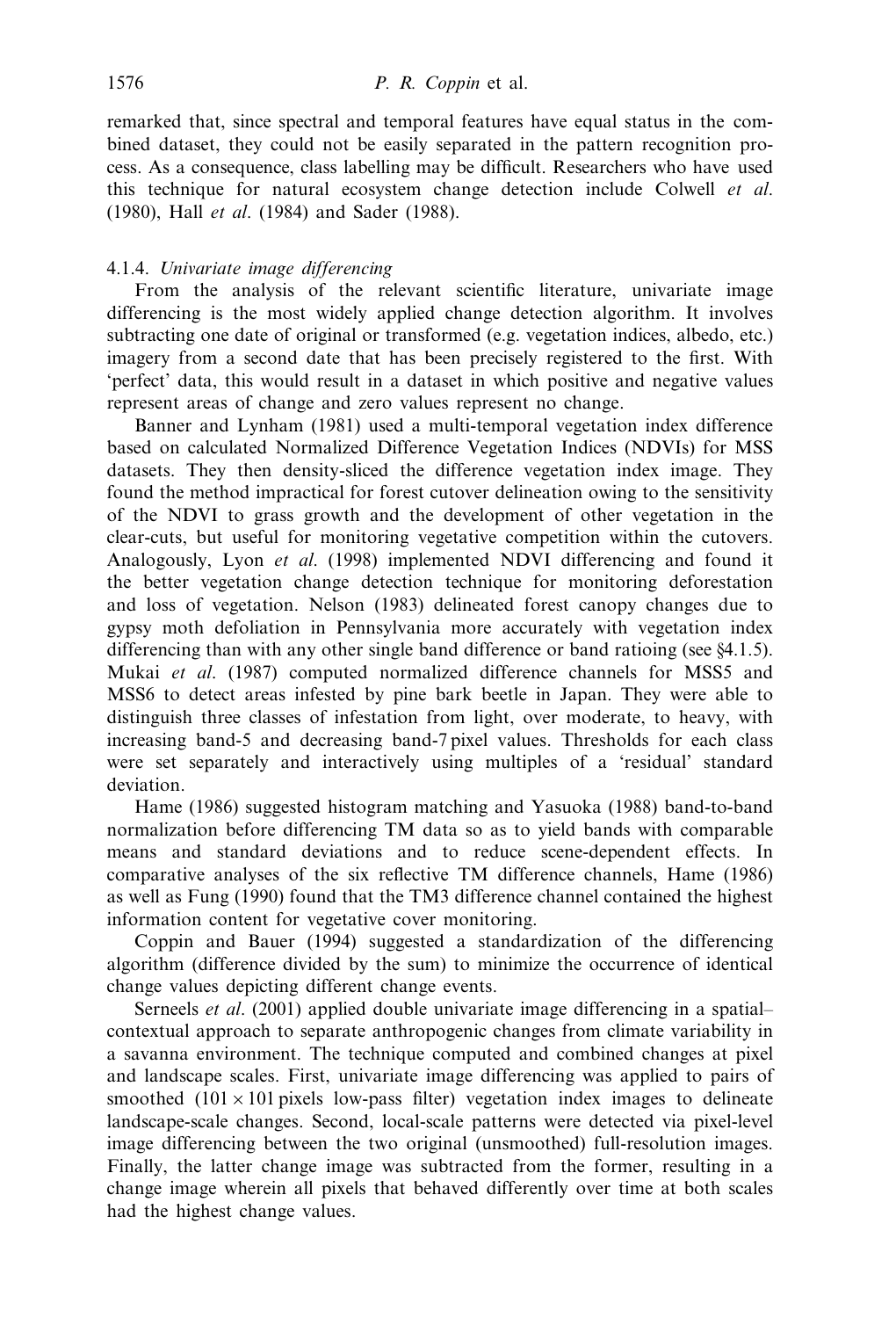Cohen et al. (1998) expanded bi-temporal image differencing in a multitemporal context. They comparatively assessed two approaches: merged versus simultaneous image differencing. The first was based on an unsupervised classification, repeated five times, using five sequential date-pairs of different Landsat images between 1972 and 1993, and requiring the merging of the results from five separate time intervals into a single change map. The second involved a single unsupervised classification of the full sequential difference image set. Both methods gave consistent and comparable results, with simultaneous image differencing being considerably more cost-effective to implement.

# 4.1.5. Image ratioing

Though not as quick and simple as image differencing, image ratioing is also one of the conceptually easier to understand change detection methods. Data are ratioed on a pixel-by-pixel basis. A pixel that has not changed will yield a ratio value of one. Areas of change will have values either higher or lower than one.

To represent the range of the ratio function in a linear fashion and to encode the ratio values in a standard eight or 16 bit code common to many PC-based image analysis software packages, a two-level (for values smaller than or greater than zero) normalizing function can be applied to all ratio values not equal to zero (Jensen 1983). Because of the non-Gaussian bimodal distribution of ratioed multiple-date images, Riordan (1981) criticized the ratio change detection algorithm in combination with an empirical threshold definition as being statistically invalid. The areas delineated on either side of the distribution mode are not equal. Consequently the standard deviation cannot be used for threshold definition.

Howarth and Wickware (1981) combined MSS5 and MSS7 ratios in a single colour composite. They found that, while the band-5 ratio emphasized changes in water level due to flooding, the band-7 ratio assigned the brightest pixel values to areas where changes in vegetation cover were dominant. They were not, however, able to make a quantitative assessment of the changes.

# 4.1.6. Bi-temporal linear data transformation

Various linear data transformation techniques can be applied to two-date imagery that has been stacked in 2*n*-dimensional space (where *n* is the number of input bands per image). They concentrate information pertaining to statistically minor modifications in the state of the natural ecosystem (minor as contrasted to the entirety of the image scene) in orthogonal components, producing uncorrelated differences. The most important linear transformation is the one based on principal component analysis (PCA), with tasselled cap (Crist and Cicone 1984) and multivariate alteration detection (MAD) (Nielsen et al. 1998) being less frequently implemented. While linear transformation techniques often showed remarkable results, more complicated nonlinear transformations like the curve-theorem based approach of Yue et al. (2002) could not yet show their utility.

The exact nature of the principal components derived from multi-temporal datasets is difficult to ascertain without a thorough examination of the eigenstructure of the data and a visual inspection of the combined images (eventually via multidimensional temporal feature space analysis, see §4.1.10). To avoid drawing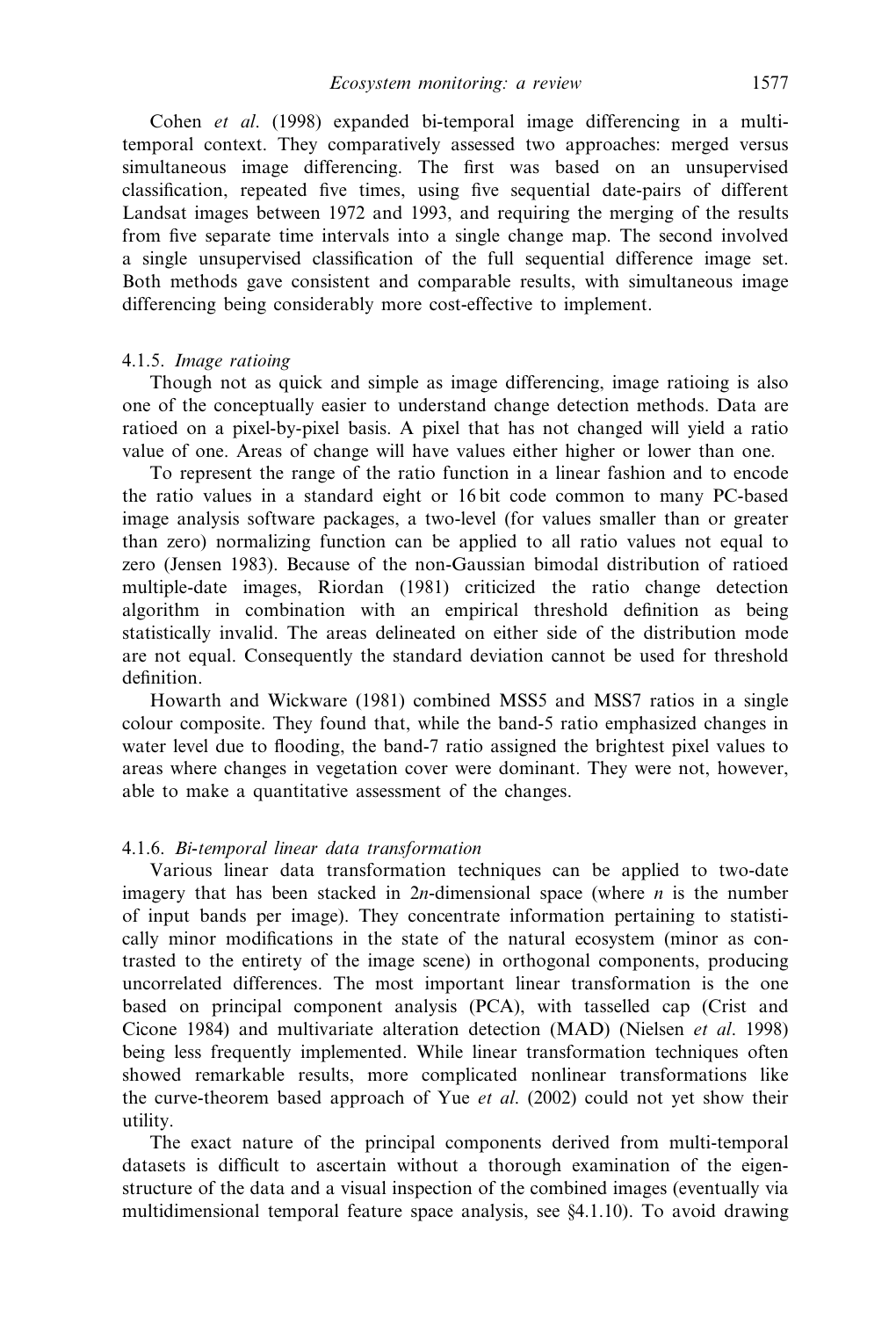faulty conclusions, the analysis should not be applied as a change detection method without a thorough understanding of the study area (Fung and LeDrew 1987). The link between vegetative canopy change and tasselled cap transforms, on the other hand, appears to be more solid, an observation supported by Collins and Woodcock (1994).

Richards (1984) applied a normal PCA procedure to two-date MSS imagery to monitor brush-fire damage and vegetation regrowth over extensive areas in Australia. Provided the major portion of the variance in the multi-temporal sequence was associated with correlated (constant, unchanged) land cover, areas of localized change were enhanced in some of the lower components, particularly principal components three and four. Ingebritsen and Lyon (1985) did exactly the same thing to detect and monitor vegetation changes around a large open-pit uranium mine in Washington and a wetland area in Nevada. Under the assumptions that the two original images both had an intrinsic dimensionality of two (first two principal components, rest primarily noise), that these dimensions were related to soil brightness and vegetation greenness, and that the change in land cover and/ or vegetation condition exceeded some threshold value, four meaningful principal components resulted. They were stable brightness, stable greenness, change in brightness (somewhat analogous to an albedo difference signature) and change in greenness (somewhat similar to a NIR/red ratio difference image). The latter component proved to be well related to change in vegetative cover and insensitive to variations in slope and aspect.

According to Fung and LeDrew (1987), standardized PCA (as opposed to the normal PCA procedure) gave more accurate results because its PCs were found to be better aligned along the object of interest: change. Singh and Harrison (1985) concurred, citing a substantive improvement in signal-to-noise ratio and image enhancement by using standardized variables in the PCA. On the subject of subsetting the image to derive multi-temporal PCs, the authors stated that, although even lower principal components can detect some land cover changes, the statistics extracted from data subsets are not recommended for change detection due to the great variability and uncertainty of the unextracted part of the data. They furthermore found the multi-temporal PCA too scene-dependent and suffering from the serious drawback that no prior information was available regarding the nature of the components before actual processing.

Fung (1990) reported on a comparative analysis of a multi-date standardized PCA and a multi-date tasselled cap transformation of a multi-temporal Landsat TM dataset. The PCA rotation was based on the merged 12-band TM image. Three components were found associated with change: PC3 with changes in soil brightness, PC5 with changes in NIR reflectance and thus vegetative vigour, and PC6 with changes in the contrast between the middle infrared bands and the photosynthetically active radiation (PAR) bands, thus changes in wetness. The usefulness of these lower-order multi-date PCs to highlight localized change was confirmed by Lee *et al.* (1989). They ran a principal factor analysis on the transformed image and found the lower-order PCs to contain significantly more unique variance. The tasselled cap transformation was carried out as follows. The spectral bands of the two dates were assigned the tasselled cap coefficients as derived by Crist and Cicone (1984) with positive coefficients for the first date and negative coefficients for the second. The derived vectors were not orthogonal and consequently were subjected to a Gramm–Schmidt transformation. The process generated output vectors that were effectively orthogonal to each other. Three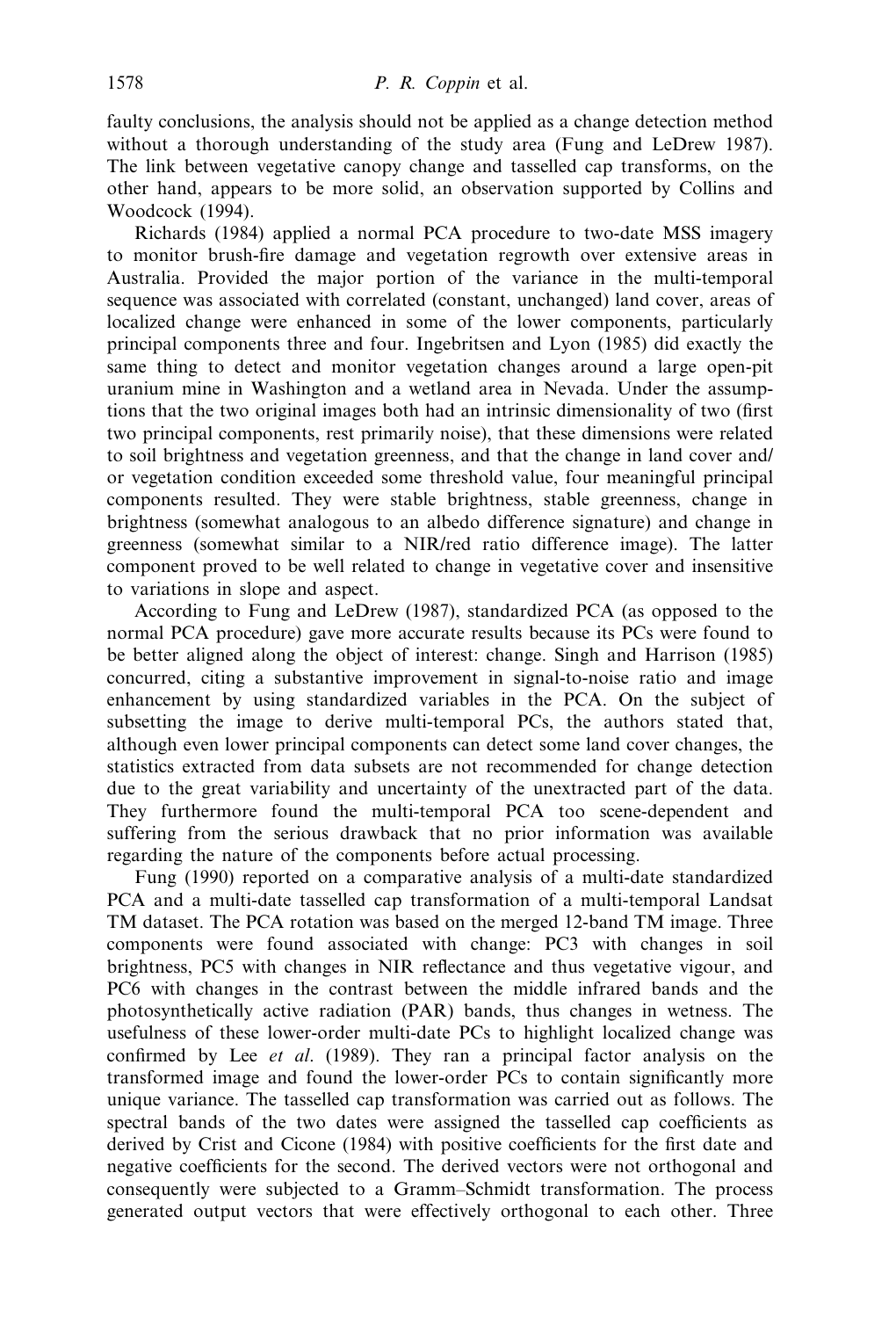change tasselled cap images were produced detailing differences in greenness, brightness and wetness. The greenness change image gave the highest classification accuracy between all resulting PCA and tasselled cap change-related images. Fung (1990) clearly advocated the use of the tasselled cap transformation. Under this algorithm, the inherent data structure could be clearly depicted and the derived variables were physically based and independent of scene content. Twelve TM input bands could moreover be reduced to two, maximum three, significant change bands. While Hame (1988) concluded that the original TM bands accomplished more than the transformed features (bi-temporal PCs or differences between paired PCs based on either the covariance matrix or the correlation matrix) to separate change classes in Finland, Coppin and Bauer (1994) found the second principal component of vegetation index band pairs to be an excellent indicator of change in the temperate forest cover in the north-central USA. Kwarteng and Chavez (1998) used a similar selective PCA approach to successfully detect and map surface changes dealing with urban development, vegetation growth, and coastal wetland and sand sheet surface differences. Collins and Woodcock (1994) have developed a multi-temporal generalization of the tasselled cap transformation. Application of the technique produced multi-temporal analogues of the brightness, greenness and wetness—the three primary dimensions of the tasselled cap transformation—and a component measuring change. Nielsen et al. (1998) proposed the multivariate alteration detection or MAD, which is an extension of the traditional canonical correlations analysis and is invariant to linear scaling of the input data. As such MAD is insensitive to, for example, differences in sensor gain settings, or to linear radiometric and atmospheric correction schemes. MAD, in combination with a posterior maximum autocorrelation factor (MAF) transformation, gave significantly better results than PCA of simple differenced data in the detection of coherent patterns of spatial change in urbanization zones in Australia. Moreover, the MAD transformation provides a way of combining different data types that may be useful in historical change detection studies.

# 4.1.7. Change vector analysis

Change vector analysis (CVA) is a multivariate change detection technique that processes the full dimensionality (spectral  $+$  temporal) of the image data and produces two outputs: change magnitude and change direction. A major advantage is its capability to analyse change concurrently in all data layers as opposed to selected bands.

The first automated CVA change detection algorithm that furthermore took account of spatial scene characteristics was developed at the Environmental Research Institute of Michigan in the late 1970s. It consolidated a tasselled cap transformation to greenness–brightness, an image-segmentation to spatially contiguous pixel groups or 'blobs', and a characterization of the movement of the individual segments in spectral space in terms of magnitude and direction (Malila 1980).

Colwell et al. (1980) applied the algorithm in Kershaw County, South Carolina, and found that, to be effective, it required absolutely precise image registration and normalization (changes in brightness needed to be scaled to be approximately equal to changes in greenness to avoid elliptical change thresholds) and a considerable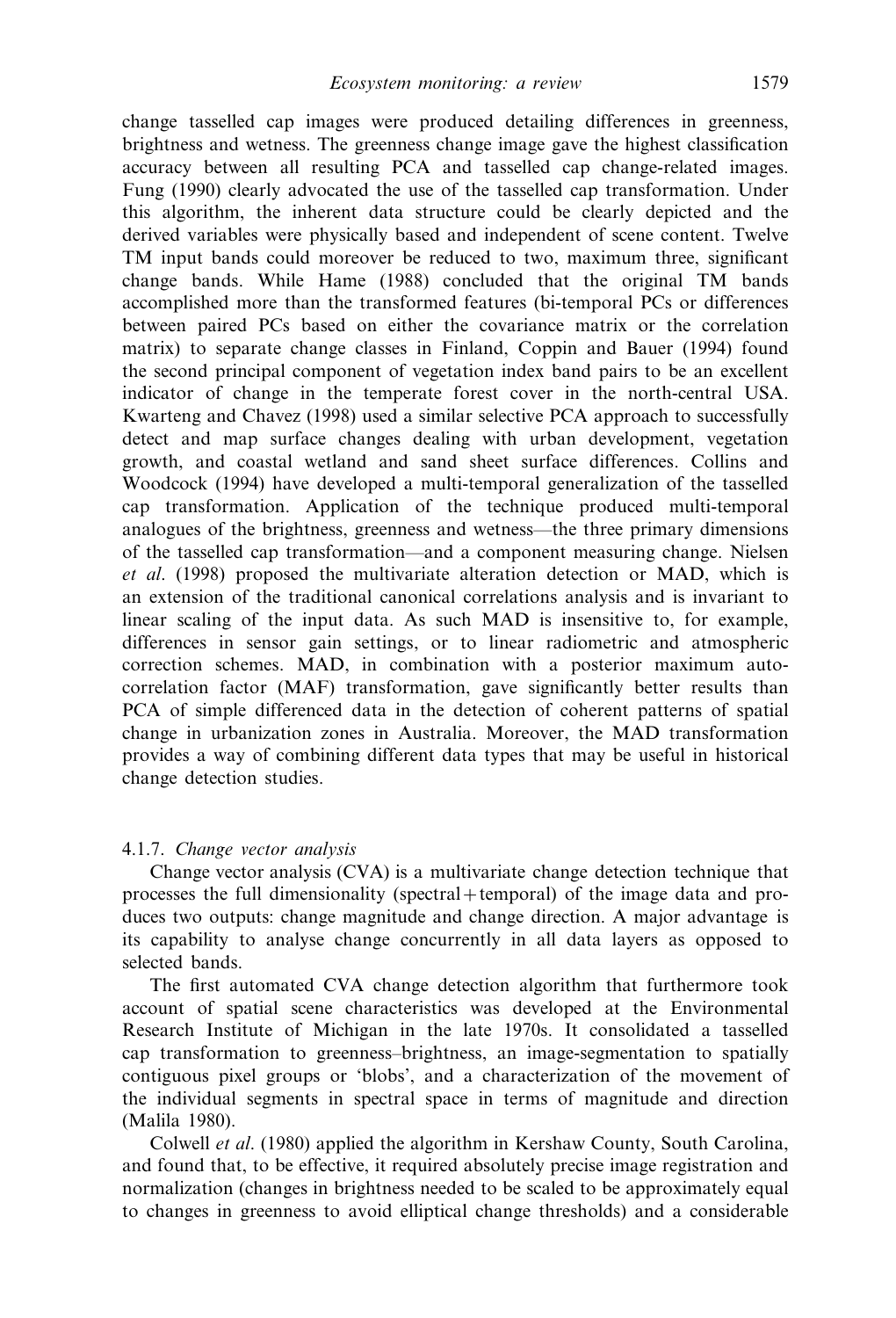amount of operator interaction. A forest mask had to be created, and parameters had to be set to control the formation of blobs and to threshold the change vectors for change, with respect to their magnitude (defining change from no change) as well as their direction (labelling the type of change). While the relative utility of the technique to assess the type of change was not clear, CVA performed well with respect to automated change detection.

Prior to computing change as a vector or distance in multi-spectral space, Yokota and Matsumoto (1988) applied a preliminary transformation to all raw digital numbers (new value  $=$  old value minus the average brightness over the six TM bands) to 'accentuate' the disturbances. They then calculated a multi-band Euclidean distance measure as the spectral differentiation norm. This measure was computed as the square root of the sum of the squares of the pixel value differences between the two dates over the six bands.

Lambin and Strahler (1994) applied similar principles of segmentation and vector movement characterization to multi-temporal vegetation indices, surface temperatures and spatial texture data. Combined with PCA of the change vectors, the technique proved to be effective in detecting and categorizing different land-cover changes operating at different timescales in West Africa. Johnson and Kasischke (1998) amply illustrated the capability of CVA in general to be an effective technique to capture all changes and not just *a priori* defined change events.

#### 4.1.8. Image regression

A mathematical model that describes the fit between two multi-date images of the same area can be developed through stepwise regression. The algorithm assumes that a pixel at time-2 is linearly related to the same pixel at time-1 in all bands of the EMR spectrum acquired by the sensor. This implies that the spectral properties of a large majority of the pixels have not changed significantly during the time interval (Vogelmann 1988). The dimension of the residuals is an indicator of where change occurred. The regression technique accounts for differences in mean and variance between pixel values for different dates. Simultaneously, the adverse effects from divergences in atmospheric conditions and/or Sun angles are reduced.

The critical part of the method is the definition of threshold values or limiting dimensions for the no-change pixel residuals. When Burns and Joyce (1981) applied the technique to each pair of spectral MSS bands for land-cover change detection via a third-degree polynomial linear equation, they found the green band (MSS4) to perform better than the other band pairs; however, still with relatively low accuracy. Singh (1986), on the other hand, reported the highest change detection accuracy for tropical forest change detection with the regression method and the MSS5 band. A couple of years later (Singh 1989), he reviewed that statement and concluded that the regression method performed only marginally better than univariate image differencing techniques in detecting tropical forest cover changes. This conclusion was confirmed in a later study in urban environment (Ridd and Liu 1998).

#### 4.1.9. Multi-temporal spectral mixture analysis

The increased data dimensionality associated with high-spectral resolution (HSR) data gave rise to spectral mixture analysis (SMA), based on the premise that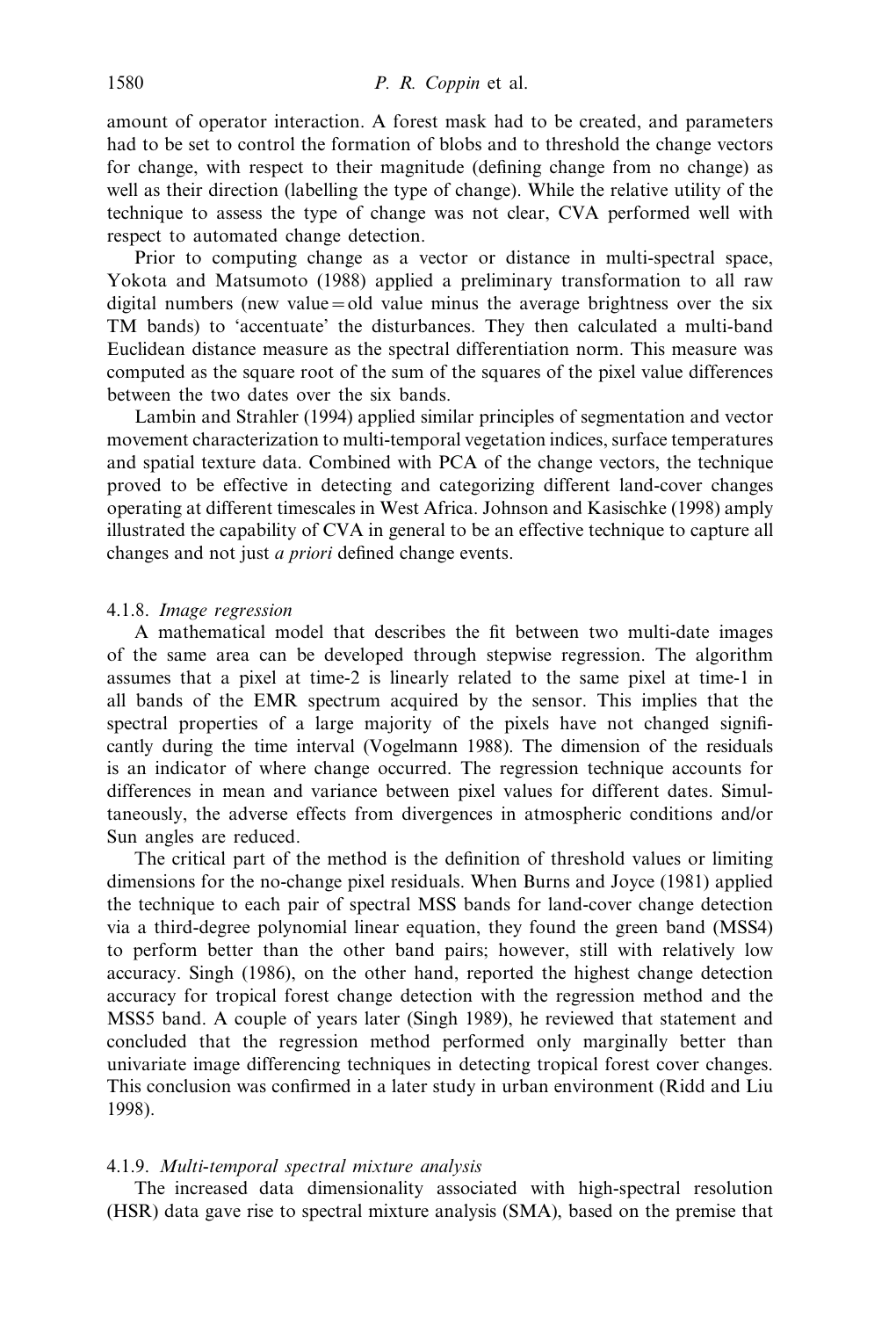HSR image elements are composed of multiple pure spectral signatures or endmembers. If a linear mixing model is assumed, the overall reflectance of the image element may be computed from the reflectances of the composing end-members, weighted by their respective surface proportions. As a consequence, image element changes over time are directly mirrored in modifications of the end-member proportions, especially where more subtle natural ecosystem changes are concerned. Because end-members represent the spectra of known natural ecosystem components (e.g. canopy, soil, shadow, etc.), they have the advantage of providing physically based standardized measures of fractional abundance.

Multi-temporal SMA (MSMA) algorithms were implemented with good results by Adams et al. (1995) and Roberts et al. (1998) to monitor the physical nature of land cover changes in the Brazilian Amazon with Landsat TM imagery. The first group used reference end-members (derived from field or laboratory spectra of known components), while the second implemented an iterative process whereby reference library spectra were manipulated using image end-members in order to derive candidate reference end-members for green vegetation, soil, shade and nonphotosynthetic vegetation. The major advantage of MSMA when compared with other bi-temporal change detection algorithms lies in its capability to recover natural ecosystem change signals at much finer event scales, e.g. thinning in forest ecosystems.

# 4.1.10. Multidimensional temporal feature space analysis

This change detection algorithm uses image overlay as a digital enhancement technique for on-screen change delineation. It comprises the one-step combination of a maximum of three individual bands (more steps are possible) which, when displayed as a composite image via the blue, green and red colour guns of a cathode ray tube (CRT), portray changes in unique colours. The multidimensional temporal feature space analysis method seems to be most appropriate in natural environments where changes are relatively subtle. However, it provides the analyst with little information regarding the nature of the change (Pilon et al. 1988). Its use is mostly restricted to the creation of binary change masks to eliminate no-change areas before further analysis with any of the other algorithms, or to the visual definition of training areas related to particular change phenomena. Banner and Lynham (1981) obtained a better forest clear-cut identification and boundary delineation displaying MSS5 of time-1 via the blue CRT colour gun and MSS5 of time-2 via the red colour gun, than with multi-temporal vegetation index differencing (see §4.1.4). Areas of change were highlighted in one of the two gun colours, while areas of no change appeared grey after adjustment of the colour balance for the composite image. Hall  $et$  al. (1984) applied the same technique with MSS7 data, however assigning the red colour gun to the MSS7 of time-1 and the green one to the MSS7 of time-2. They were able to connect the variations in red hues to qualitative variations in aspen tree defoliation in Alberta, Canada. Areas without defoliation appeared yellow on the composite image. Rencz (1985), however, remarked that the fast vegetative regeneration in cutover areas precluded the use of any of the MSS reflective infrared bands for clear-cut monitoring with this approach. Because of its relative insensitivity to this phenomenon, the use of red-band overlays was advised.

Werle *et al.* (1986) created composite multi-temporal images visually to monitor clear-cut and regeneration areas on Vancouver Island, Canada, assigning blue to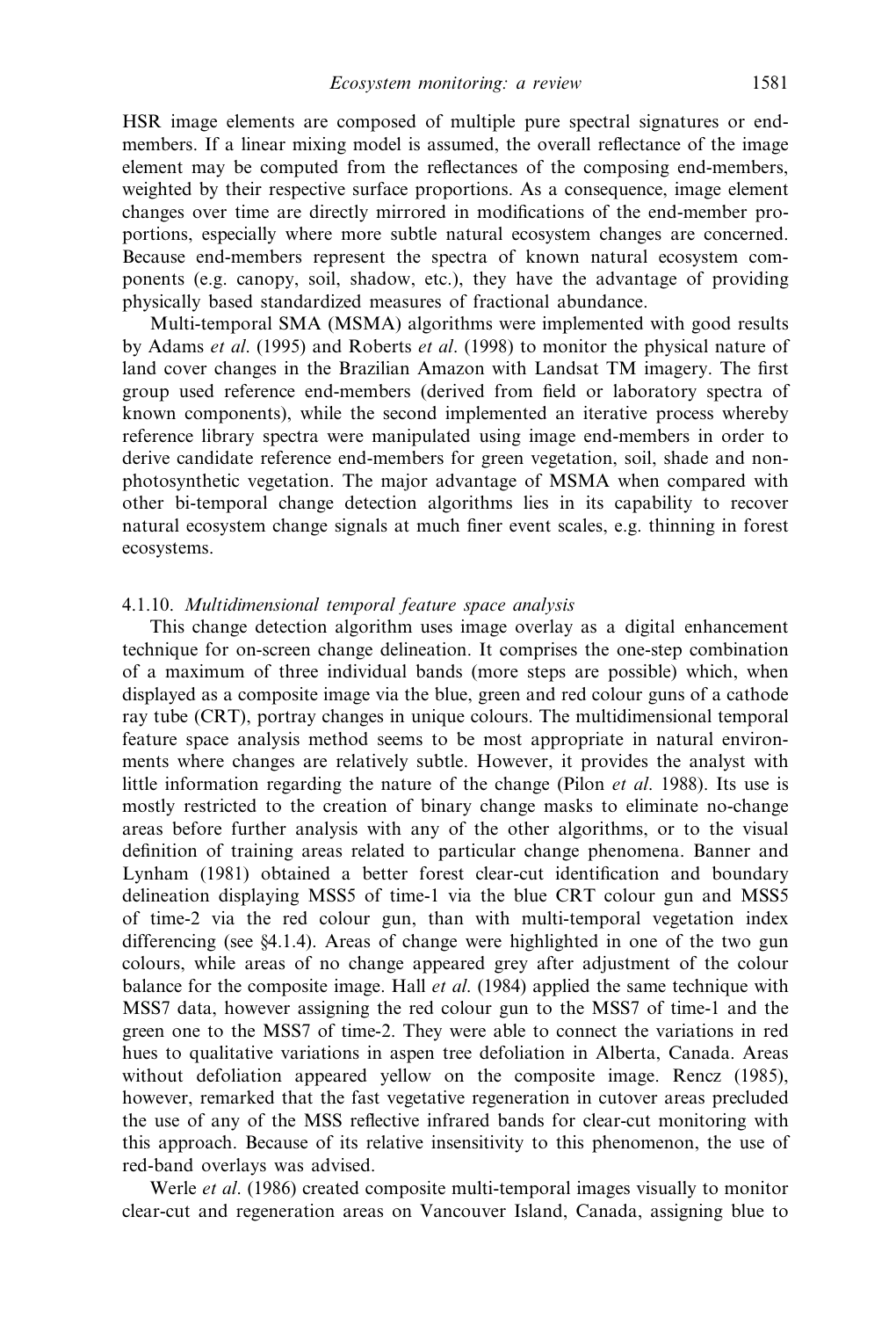TM3 for time-1, green to TM3 for time-2, and red to TM4 for time-2 on the CRT. In a multi-seasonal assessment of regeneration cover in burned forest in Alberta, Canada, Kneppeck and Ahern (1989) applied another colour combination: blue to TM4 for summer, green to TM4 for autumn, and red to TM3 for summer. Alwashe and Bokhari (1993) merged TM bands 2, 4 and 5 of two different acquisition dates via an intensity–hue–saturation (IHS) transform to represent directly the bi-temporal variations within one single image product. Vegetation differences showed up in distinctly different colours.

Wilson and Sader (2002) recently developed an image overlay technique based on band ratios like NDVI and normalized difference moisture index (NDMI) rather than spectral bands and applied it to temperate forests in Maine. They intensively discussed the accuracy using both indices and found NDMI superior to the use of NDVI. High accuracies in classification were reached especially on the shorter time intervals (two or three years) and even in application of the same method to tropical rainforests.

# 4.1.11. Hybrid and less frequently implemented algorithms

Only a few authors have documented the combined use of different change detection algorithms (hybrid schemes) in an attempt to minimize commission errors. Pilon *et al.* (1988) applied such a hybrid scheme to change detection in semi-arid north-western Nigeria, performing post-classification comparison in areas where change was detected by other algorithms. Zhan et al. (2000) applied five change detection methods in parallel (red–NIR space partitioning, red–NIR space change vector, modified delta space thresholding, texture and linear feature) and then integrated the measures of change through a voting method; a change was confirmed where three out of the five methods did flag a land-cover conversion.

At about the same time CVA was developed, change detection procedures called 'inner product analysis' and 'correlation analysis' (Yasuoka 1988) were implemented in single instances. For both, the difference between the multispectral vectors of a pixel at two points in time was expressed as the cosine of the angle between them, but the correlation analysis also took into account the means of the multi-spectral vectors. While the inner product method was found to be sensitive to mis-registration, mixed pixels, sensor gain and offset fluctuations, and changes in absolute radiance, the correlation method substantially reduced these effects.

In 1985, Rencz proposed a multi-temporal biomass index for forest clear-cut monitoring, using the ratio of an MSS7 and MSS5 difference at time-2 over an MSS7 and MSS5 sum at time-1. The results had a very limited usefulness. The error was concentrated in the omission of forest cutovers in which there remained a relatively large number of unfelled residual hardwoods.

In theory, no-change areas can be treated as having slowly varying background grey levels. These variations can be approximated by a background image, for example, a low-pass filtered variant of the original. A subtraction of such an approximation from the image potentially could be used to create a new dataset that accentuates change phenomena. Singh (1986, 1989) used the technique in tropical deforestation monitoring with only modest results.

Ridd and Liu (1998) explored a chi square transformation encompassing the six reflective Landsat TM bands to create a single change image. The method is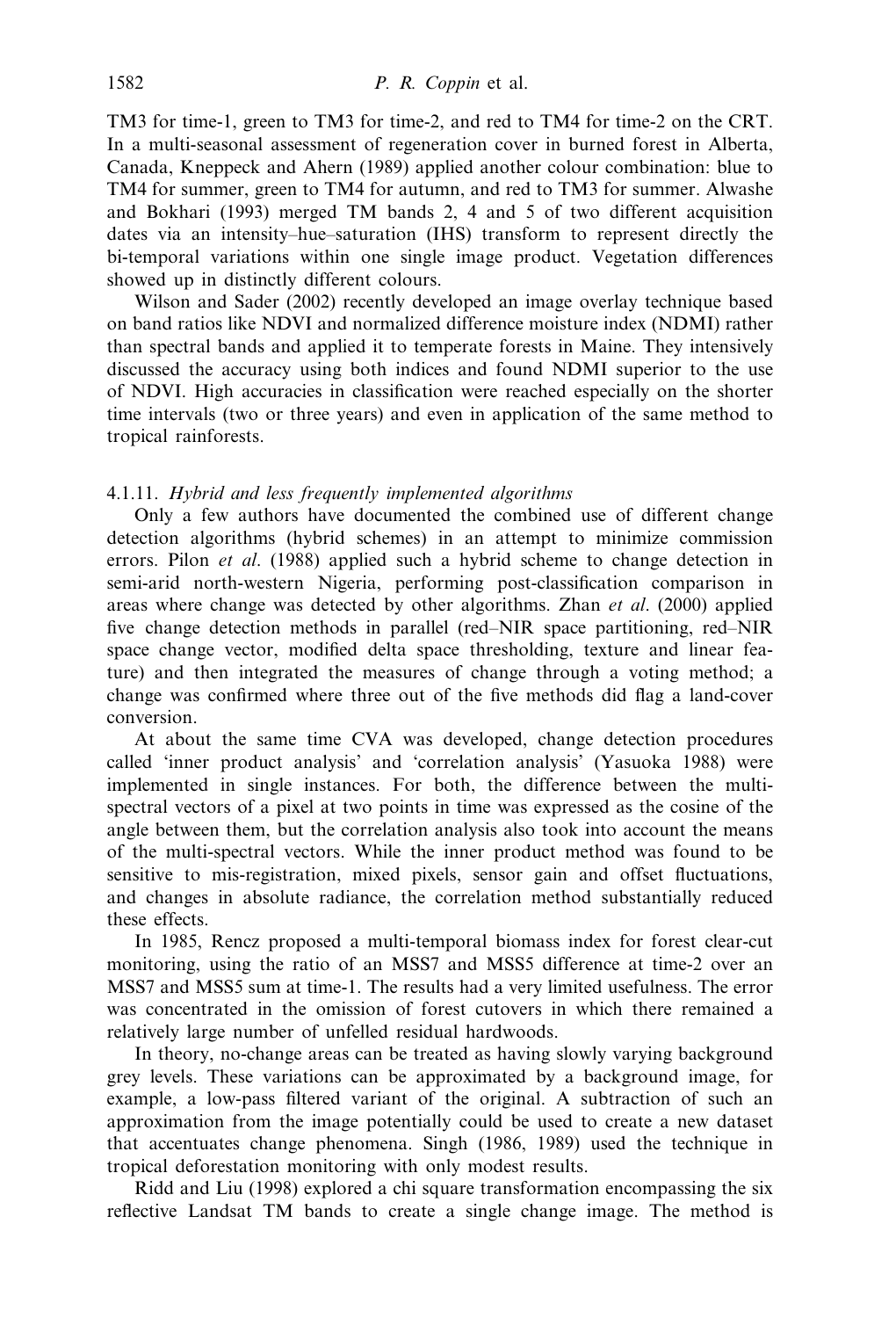applicable only if the scenes are relatively unchanged. A disadvantage is that change related to specific spectral directions might not be readily identified.

# 4.1.12. Comparison and evaluation of methods

The literature indicates that ecosystem changes can be monitored via a variety of detection methods, with most providing positive results. With the exception of Singh's 1989 paper, it has taken until the mid 1990s, however, to see comparisons and evaluations of alternative approaches documented.

Sunar (1998) studied the equivalence of multidimensional temporal feature space analysis, univariate image differencing, PCA and composite analysis, in order to detect and delineate land-cover changes in ecosystems under intense development pressure. He could define no optimal method, as each algorithm had its own merits with respect to production ease, information content and interpretability. Similarly, Coppin and Bauer (1994), Ridd and Liu (1998) and Cohen and Fiorella (1998) could make no conclusive statements regarding the superiority or inferiority of univariate image differencing versus in the first case selective PCA, in the second case image regression, and in the third case composite analysis. Hayes and Sader (2001) found a composite analysis of NDVI bands as resulting in more accurate change detection results in tropical forest environments when compared to univariate differencing and PCA approaches.

When comparative conclusions must be made, often univariate image differencing is cited as the, or one of the, preferred change detection algorithms. Singh (1986) found univariate image differencing more effective than bi-temporal PCA for tropical deforestation monitoring. Muchoney and Haack (1994) tested four methods on multi-temporal SPOT sensor data: merged PCA, image differencing, spectral–temporal change classification (composite analysis) and post-classification comparison, in order to identify changes in hardwood defoliation caused by gypsy moth advances. Defoliation was most accurately detected by the image differencing and PCA approaches. Michener and Houhoulis (1997) cross-referenced composite analysis, PCA and univariate image differencing for monitoring vegetation responses to extensive flooding in south-west Georgia. Univariate NDVI differencing most accurately identified vegetation changes in their multi-temporal SPOT HRV dataset. Comparable conclusions were reached by Macleod and Congalton (1998) when comparing post-classification comparison to univariate image differencing and PCA algorithms: image differencing performed significantly better in monitoring alterations in aquatic vegetation ecosystems encompassing submerged eelgrass. In a pilot study on North American landscape characterization (NALC) and land-cover change detection, Yuan and Elvidge (1998) systematically tested and evaluated 75 change detection methods using both visual and statistical procedures. Initial results again suggested image differencing resulting in better final accuracy results when compared to the other algorithms. While Sohl (1999) found specific quantitative values of change most accurately and efficiently provided by an enhanced image differencing algorithm, he cited the CVA as excelling at providing rich qualitative detail about the nature of the change. Mas (1999), on the other hand, obtained the highest accuracy in land-cover change detection in a coastal zone of Mexico using post-classification comparison. In single band analysis, selective PCA even outperformed image differencing due to its capacity to more efficiently remove inter-image variability left over after radiometric normalization.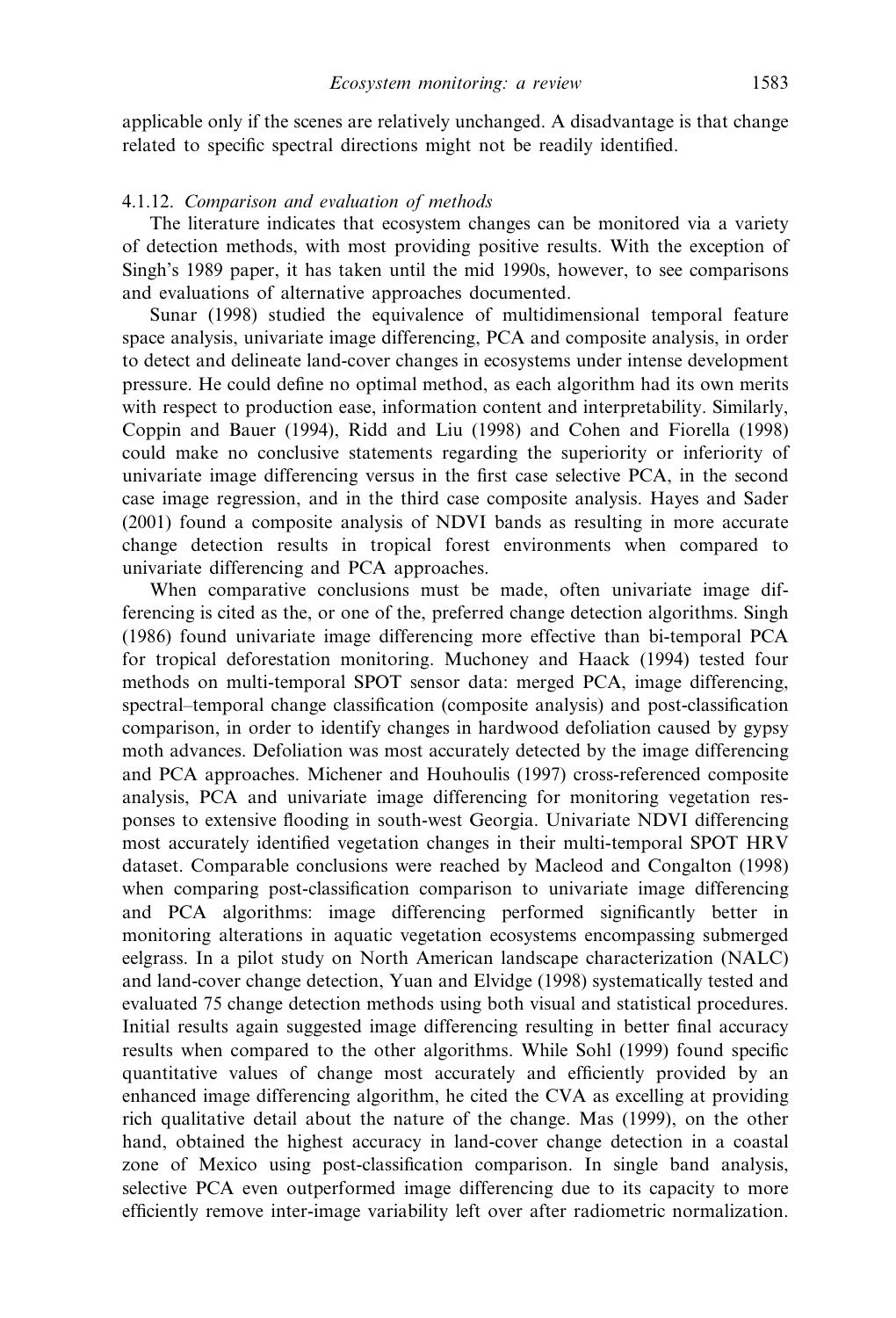Li and Yeh (1998) indicated a clear final-accuracy-based supremacy of PCA over post-classification comparison in urban expansion change detection.

Collins and Woodcock (1996) have compared three multi-temporal linear data transformation algorithms: PCA, tasselled cap and Gramm–Schmidt orthogonalization. Tasselled cap and PCA both gave better results than the Gramm–Schmidt technique. However, the authors recommended the Kauth–Thomas approach because it identified change in a more consistent and interpretable manner. Rogan et al. (2002), on the other hand, found lower classification accuracy results for the Kauth–Thomas approach when compared with multi-temporal spectral mixture analysis using decision tree classification.

### 4.2. Temporal trajectory analysis

Temporal trajectory analysis requires the comparison of temporal development curves, also called time trajectories or time profiles, of different relevant indicators, and this for successive growing seasons or years. The inherent high temporal frequency in data acquisition not only expedites the detection of ecosystem modifications, but also greatly facilitates the characterization of phenological variations in ecosystem status. When the time trajectory of one or several remotely sensed indicators for a particular pixel departs from the normal (or average, or optimal, depending on the objectives of the study), a seasonal or inter-annual change event or process is detected (Lambin and Strahler 1994). In order to bring this about, several investigators computed simple anomalies in time profiles of vegetation indices. For example, Myneni et al. (1997) and Plisnier et al. (2000) calculated a change parameter as the vegetation index value for a given month minus the average value for the time series, divided by the standard deviation. The use of signal processing techniques such as Fourier analysis to examine frequency distributions of high temporal resolution AVHRR data has also been documented. The algorithm showed definite capabilities in determining seasonal and subseasonal variability in Brazilian Amazon forest cover (Andres et al. 1994).

Standardized PCA of regional to continental scale time series from wide-angle sensors also proved a powerful technique to separate changes that were taking place at different time frequencies, e.g. decadal time-scale changes in productivity, seasonal changes, sensor-related value drifts, and vegetation index value variations related to the El Niño Southern Oscillation (ENSO) phenomenon (Eastman and Fulk 1993, Young and Wang 2001). Finally, the change vector analysis method has been adapted to temporal trajectory analysis by computing a change vector in a multitemporal feature space rather than in a multi-spectral feature space (Lambin and Strahler 1994). This allows detecting the magnitude of change as well as the nature of land-cover change, through an analysis of the directions of the change vectors (Lambin and Ehrlich 1997).

Temporal trajectory analysis methods have been implemented with different wide field-of-view, high temporal resolution sensors (AVHRR, SeaWIFS, VEGETATION) and different indicators (vegetation indices, surface temperature, spatial structure data). With the availability of still relative short time series (10 to a couple of years), mostly climate-driven fluctuations in surface conditions of natural ecosystems and natural disaster (drought, flood, fire) impacts have been detected (Behrenfeld et al. 2001, Lupo et al. 2001). In addition to allowing an unambiguous detection of many abrupt changes in different ecosystems, temporal trajectory analysis has proven sensitive to more subtle alterations in primary productivity,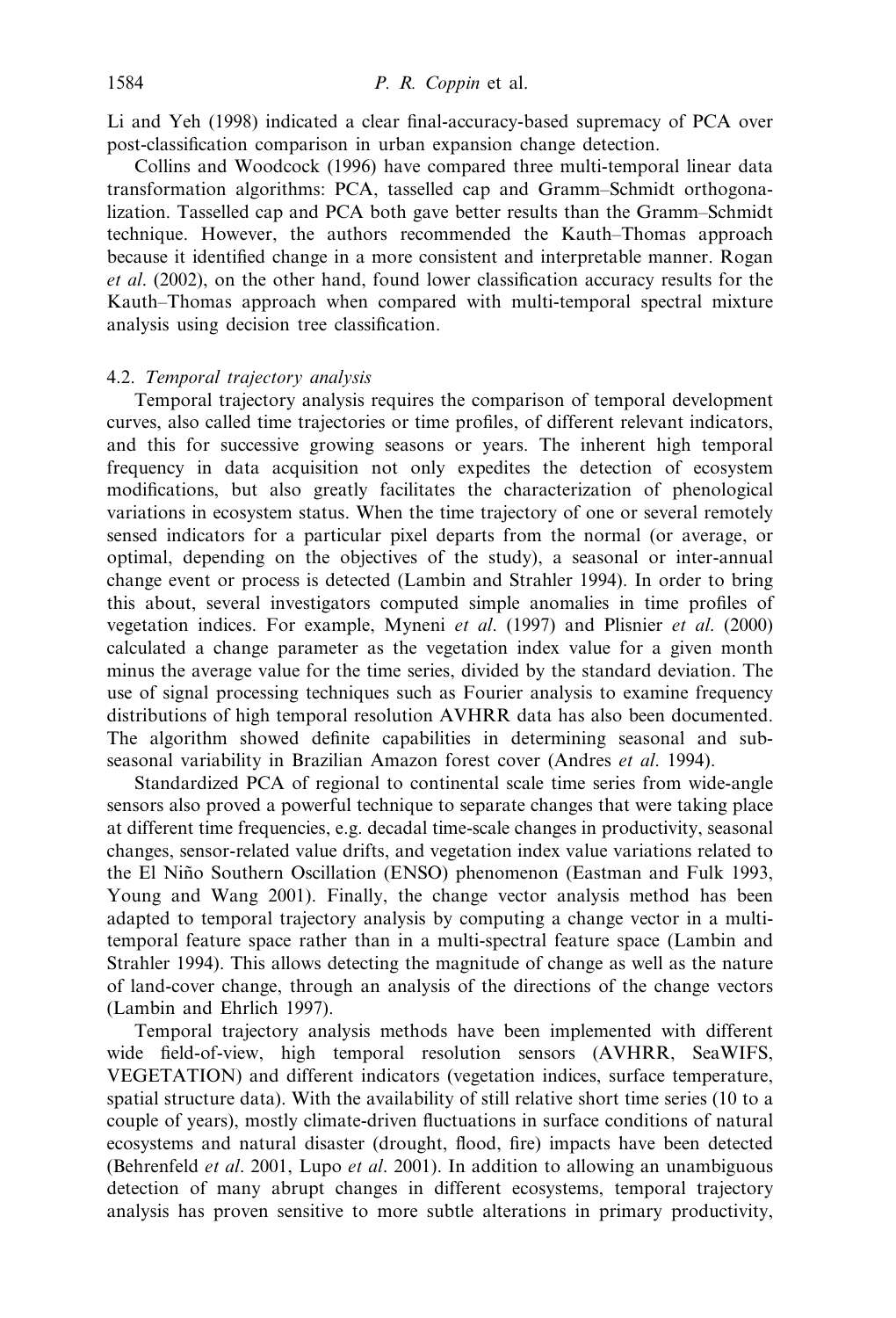vegetation phenology, ecosystem dynamics and seasonality, often more so than classical bi-temporal approaches. Even in a multi-stage context, the latter techniques may suffer from an obvious under-sampling at the time-scale. This phenomenon has proven especially problematic when dealing with abrupt and often brief ecological events such as fire, flooding, dry spells and vegetation stress. However, given the typical coarse spatial resolution and the large area coverage of imagery from wide field-of-view sensors, validation with independent datasets is a major challenge for ecosystem monitoring.

When cross-referencing temporal trajectory analysis and bi-temporal change detection methods, Borak et al. (2000) found statistically significant relationships between AVHRR time-profile-based change metrics and classical change indicators computed from Landsat and SPOT imagery for several African study sites.

# 5. New developments

The focus of the above review has been on operational data enhancement and data analysis procedures for ecosystem change detection with digital imagery, especially satellite acquired. There are, however, a number of recent and expected advancements that will increase the accuracy and effectiveness of change detection with digital satellite sensor data. Further improvements in hard- (sensor and computer) and software systems, in ecosystem management models, and in change detection algorithms and models, can all be expected to improve the capability of satellite remote sensing for ecosystem monitoring. Since the mid 1990s we have witnessed the development and launch of an unprecedented number of satellite sensing systems. It now appears that by 2005 there will be 15–20 commercial and government satellites acquiring data at spatial resolutions of 1–30 m. In addition to the technical improvements, the 1992 US Land Remote Sensing Act now also provides for the distribution of the data at the cost of reproduction. Access to space-based digital information has thus become much better and continues to do so.

Although geographic information systems (GIS) are not a new development, it is only in the last decennium that they have gained widespread acceptance as a practical tool for ecosystem management. The incorporation of GIS technology in digital change detection methods enables the delivery of change maps, derived from any descriptive change model, in a timely fashion at scales that are consistent with ecosystem management objectives. Today, most image processing systems are integrated with, or at least compatible with, GIS systems, and classifications of remotely sensed data are commonly viewed as inputs to GIS. At the same time increasing attention is being given to using GIS data layers as ancillary inputs to classification of remote sensing data. Further developments in image analysis and display systems, and in the integration of graphical user interfaces, database management systems, statistical analysis (including spatial statistics) and process modelling subroutines, along with advanced GIS and image analysis functions, are to be expected.

Artificial intelligence or knowledge-based expert systems offer further opportunities. They provide a way to integrate other features of vegetative cover categories besides spectral change information, thereby overcoming some of the limitations of the traditional statistical classifiers. Such change category recognition methods make use of existing or prior knowledge of the scene content (e.g. original ecosystem status, location, size, relationship with other cover types, shape, socioeconomic data, etc.) to guide and assist the classification, which follows spatial reasoning lines. As such, they parallel the interpretative procedures employed by a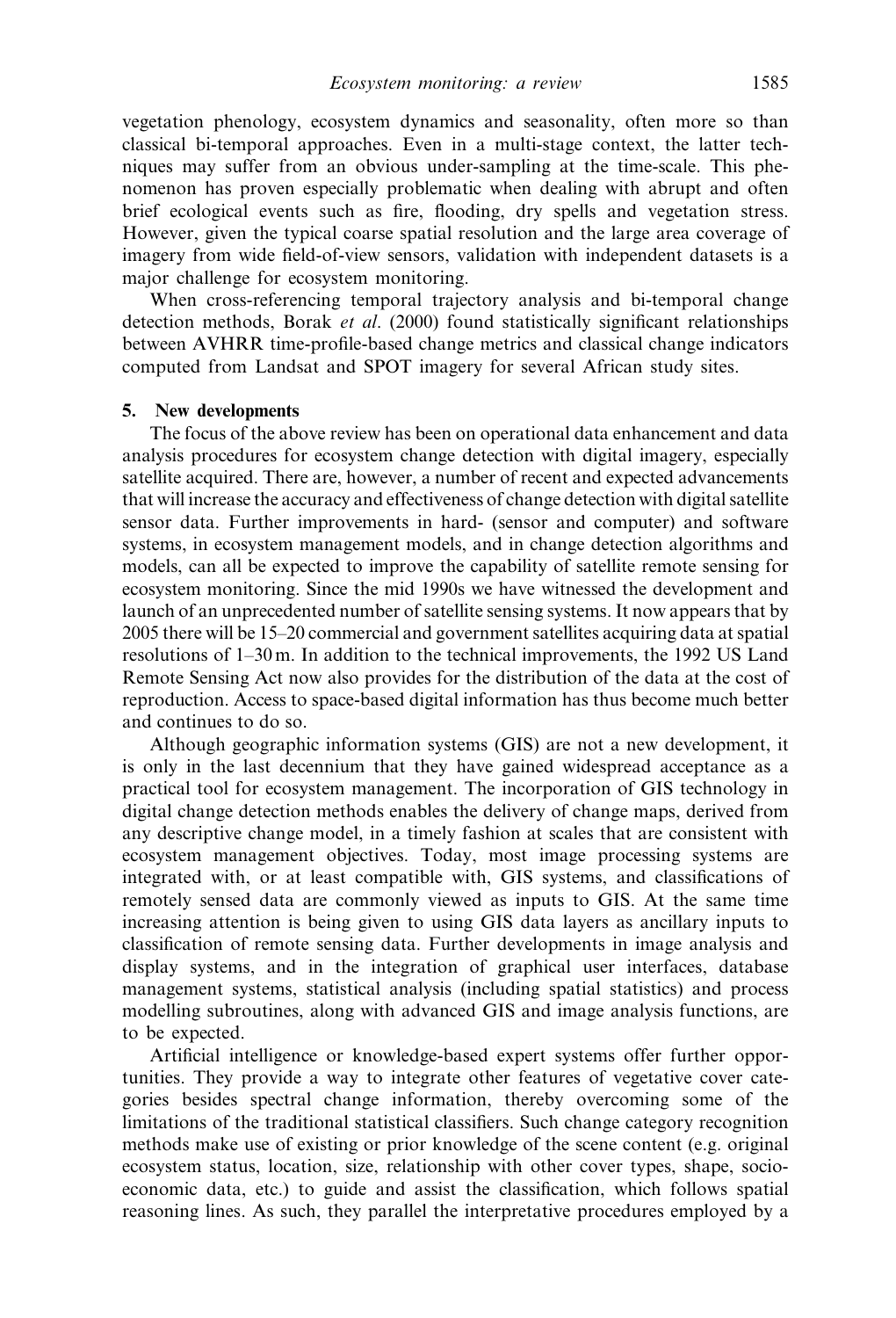photo-interpreter much more closely. The methods assume that there are similar and identifiable characteristics that each cover type possesses. Although artificial intelligence approaches to natural ecosystem change detection have largely remained in a conceptual design stage (McRoberts *et al.* 1991), researchers developing ecological models have started incorporating inputs from remote sensing and GIS techniques to analyse spatial patterns and processes (Ustin et al. 1993, Mladenoff and Host 1994). Also the incorporation of econometric techniques has been documented (Kaufmann and Seto 2001). Land cover and change determined from remotely sensed imagery are integral components of such models.

In recent years, the use of machine-learning algorithms, among which artificial neural networks and decision tree classifiers, has gained considerable attention as an alternative to conventional approaches such as the maximum likelihood classification (Benediktsson et al. 1990, Bischof et al. 1992). Increased classification accuracy is often cited as the primary reason for developing and applying these techniques. However, machine-learning algorithms can also be computationally very complex and require a considerable number of training samples. Documented implementation of machine-learning algorithms in the change detection environment is rather scarce and of recent dates, including the use of multi-layer perceptrons (Gopal and Woodcock 1996, Dai Long and Khorram 1999), of learning vector quantization (Chang Cheung-Wai et al. 2001), and of decision tree classifiers such as, for example, Quinlan's C5.0 (Chang Cheung-Wai et al. 2001). The first study also provided evidence that the neural network approach made use of the same spectral signals and scene characteristics as bi-temporal linear data transformation algorithms, e.g. the Gramm–Schmidt orthogonalization. This suggests that the nonlinearities in the relationship between the spectral inputs and, in this case, forest mortality patterns as the change event, accounted for the improved results using the neural network (with back-propagation training). While perceptron procedures were reported as the most difficult to replicate, tree classifiers were the easiest to use, and learning vector quantization the best performer where it concerned change detection accuracy (Chang Cheung-Wai et al. 2001). Although the implicit use of the time dependency of the datasets represents a major advantage of machine-learning algorithms in bi-temporal change analysis, it is not clear yet if the benefits of the higher accuracy outweigh the cost of the additional training data.

Lastly, one can look forward to the development of improved and new change detection algorithms and models. Bruzzone and Serpico (1997a) conceptualized the unsupervised SMI or ''selective use of multi-spectral information'' algorithm to reduce the effect of bi-temporal registration noise, and a supervised non-parametric iterative technique based on the compound classification rule for minimum error (Bruzzone and Serpico 1997b) to improve change detection accuracy. To provide a richer information base on class membership and its dynamics, Foody and Boyd (1999) suggested running the post-classification comparison algorithm with fuzzy classifications instead of with conventional hard ones. The effect was especially significant when the ecosystem changes were operating at a scale finer than the spatial resolution of the sensor. Morisette et al. (1999) explored the use of generalized linear models (GLM) for enhancing standard methods of satellite-based land-cover change detection. GLMs were shown to be helpful in examining different change metrics and useful by applying the resulting model throughout the image to get a probability of change estimate as well as pixel-specific estimates of the variability of change estimate. Smits and Myers (2000) investigated a method that can be used to characterize and understand the spatial behaviour of change by decomposing the change intensity image into a tree of entities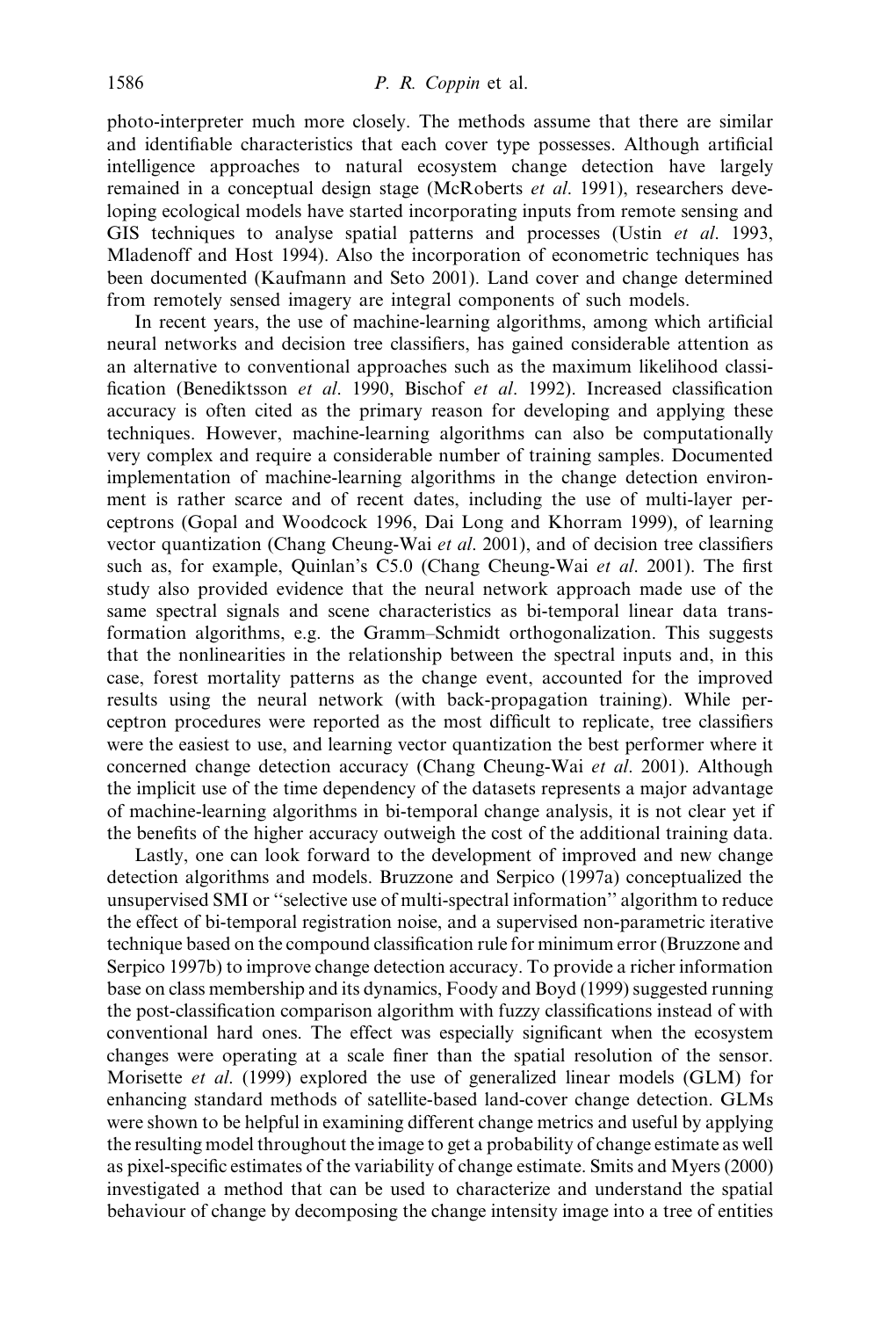called echelons. They indicated that such a tree could be extremely helpful in discovering connections between changes. In 2001, Hazel advocated the use of objectlevel change detection (OLCD) instead of the traditional pixel-based algorithms, and Yamamoto and Hanaizumi (2001) proposed three-dimensional segmentation for temporal change detection.

# 6. Conclusions

The data-gathering capabilities of space-borne remote sensors have generated great enthusiasm over the prospect of establishing remote sensing based systems for the continuous monitoring of ecosystems. Although Aldrich's prediction in 1975 of the accuracy of satellite remote sensing for monitoring forest change was not quickly or easily achieved, today it is well established that remote sensing imagery, particularly digital data, can be used to monitor and map changes in ecosystems. It has been demonstrated (e.g. Collins and Woodcock 1994, Coppin and Bauer 1995) that it is feasible to develop automated forest cover monitoring methodologies. When the inherent limitations of digital approaches are appropriately dealt with, pre-processing is adequately incorporated and optimal change detection algorithms are selected, then Aldrich's prediction can be met.

The in-depth analysis of a very substantive number of change detection studies has demonstrated that the choice of change detection algorithm was in almost all cases pragmatic rather then scientifically based, and that most authors report success rather than the extent of the shortcomings of their approach(es). In other words, the selection was driven more by the application itself, than by the main issues of change monitoring in general (see §2.1). This makes it very difficult to draw summarizing comparative statements. Table 1 is nevertheless an attempt to cross-evaluate the bi-temporal change detection algorithms, as categorized under §4.1, against these change monitoring issues. The qualitative cross-evaluations represent majority use as reported in the literature, not a judgement by the authors of this manuscript.

As many change detections are application- or context-specific, they should be viewed as complementary to each other. A parallel implementation of several change detection methods followed by an integration of results is thus the most effective way to detect change in a wide range of environments (Zhang *et al.* 2002).

It is clear that temporal trajectory analysis offers the greatest opportunities to meet all challenges described in §2.1, but its major drawback is nowadays inherently tied to the coarse spatial resolution of the imagery, and the limitations on the available time series length. Therefore, the implementation of the technique is still largely limited to the study of dynamic processes and their effect on vegetation on regional to global scales (e.g. for ENSO; Young and Wang 2001). Here also, temporal trajectory methods applied at broad spatial scales to identify areas of rapid change are highly complementary to bi-temporal change detection methods than can be used to zoom in at finer resolutions over areas where change has been identified at coarser resolutions. Any effective regional to global scale monitoring system of ecosystem change should be based on such a multi-scale, nested approach, with different change detection methods applied at each scale.

Although all of the possible change detection methods have not been applied to the same data for cross-evaluation, it is evident from this review that:

1. Vegetation indices are more strongly related to changes in the scene than the responses of single bands.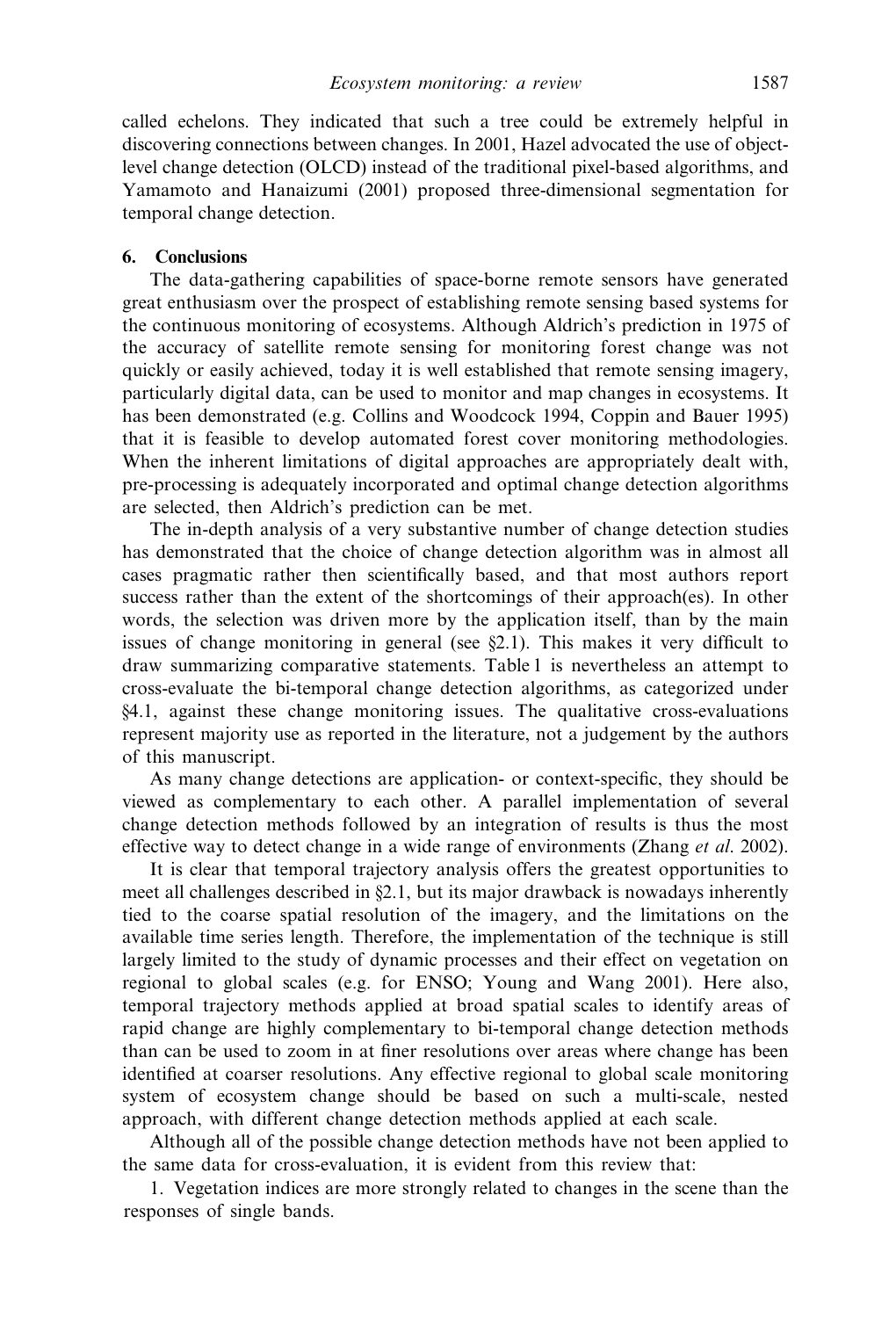|                                                     | Issues                                 |                                                 |                                                   |                                                                         |                                                 |                                                                                    |
|-----------------------------------------------------|----------------------------------------|-------------------------------------------------|---------------------------------------------------|-------------------------------------------------------------------------|-------------------------------------------------|------------------------------------------------------------------------------------|
| Algorithms                                          | Modifications<br>versus<br>conversions | Abrupt changes<br>versus<br>progressive changes | Annual variability<br>versus<br>secular events    | Sampling rates<br>versus<br>process scales                              | Scale<br>dependence                             | Typical<br>example                                                                 |
| Post-classification                                 | conversions                            | abrupt changes                                  | secular events                                    | simply bi-temporal                                                      |                                                 | forest succession:                                                                 |
| comparison<br>Composite analysis                    | modifications                          | progressive changes                             | inter-annual<br>variability                       | sampling<br>simply bi-temporal<br>sampling                              |                                                 | Hall et al. 1991b<br>defoliation; Hall<br>et al. 1984                              |
| Univariate image<br>differencing                    | conversions and<br>modifications       | abrupt and<br>progressive changes               | inter-annual<br>variability and<br>secular events | bi-temporal<br>sampling at<br>different<br>process-related<br>intervals | up-scaling<br>from pixel to<br>landscape entity | savanna monitoring:<br>Serneels et al. 2001                                        |
| Image ratioing                                      | conversions                            | abrupt changes                                  | secular events                                    | simply bi-temporal<br>sampling                                          |                                                 | land cover change;<br>Howarth and<br>Wickware 1981                                 |
| Bi-temporal linear data<br>transformation           | conversions and<br>modifications       | abrupt and<br>progressive changes               | inter-annual<br>variability and<br>secular events | bi-temporal<br>sampling at<br>different<br>process-related<br>intervals | up-scaling from<br>pixel to<br>landscape entity | forest stand<br>monitoring;<br>Coppin and<br>Bauer 1994                            |
| Change vector analysis                              | conversions and<br>modifications       | abrupt and<br>progressive changes               | inter-annual<br>variability and<br>secular events | bi-temporal<br>sampling at<br>different process-related<br>intervals    |                                                 | land cover change;<br>Lambin and<br>Strahler 1994                                  |
| Image regression                                    | conversions                            | abrupt changes                                  | secular trends                                    | simply bi-temporal                                                      |                                                 | tropical deforestation;                                                            |
| Multi-temporal spectral<br>mixture analysis         | modifications                          | progressive changes                             | inter-annual<br>variability                       | sampling<br>simply bi-temporal<br>sampling                              |                                                 | Singh $1989$<br>tropical forest<br>monitoring;                                     |
| Multidimensional temporal<br>feature space analysis | modifications                          | progressive changes                             | inter-annual<br>variability                       | simply bi-temporal<br>sampling                                          |                                                 | Roberts et al. 1998<br>forest exploitation<br>monitoring; Wilson and<br>Sader 2002 |

Table 1. Qualitative cross-evaluation of bi-temporal change detection algorithms against main ecosystem change monitoring issues (see §2.1).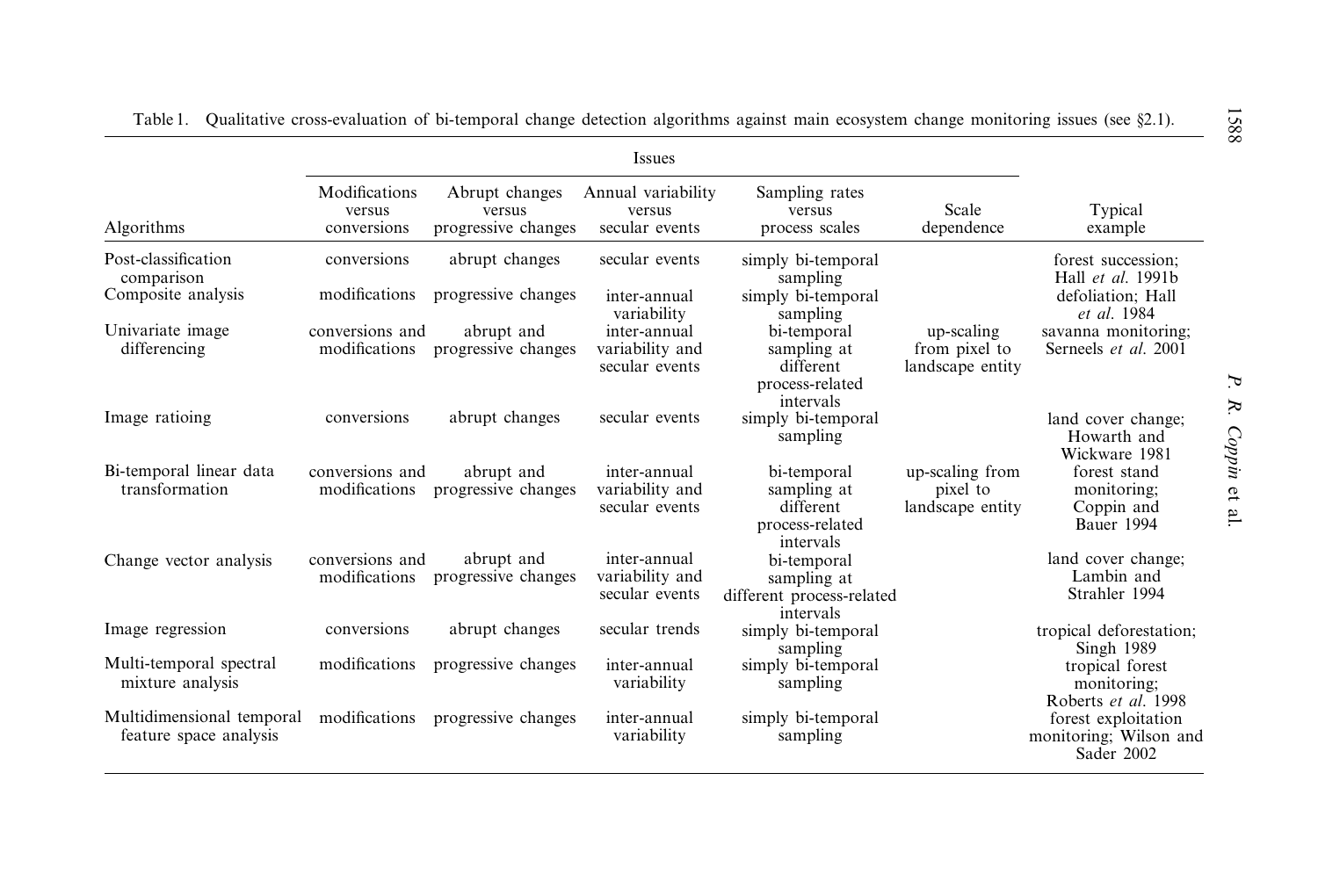2. Precise registration of multi-date imagery is a critical prerequisite of accurate change detection. However, residual mis-registration at the below-pixel level somewhat degrades area assessment of change events at the change/no-change boundaries.

3. Some form of image matching or radiometric calibration is recommended to eliminate exogenous differences, for example due to differing atmospheric conditions, between image acquisitions. The goal should be that following image rectification, all images should appear as if they were acquired with the same sensor, while observing through the atmospheric and illumination conditions of the reference image.

4. Image differencing and linear transformations appear to perform generally better than other bi-temporal change detection methods. Differences among the different change maps and their accuracies are undoubtedly related to the complexity and variability in the spatial patterns and spectral–radiometric responses of ecosystems, as well as to the specific attributes of the methods used.

5. Patterns of seasonal and inter-annual variations in land surface attributes, which can be driven by climatic variability (e.g. ENSO), natural disasters (e.g. fires, floods), land-use changes (e.g. deforestation) or global climate change (e.g. climate warming), can be detected using high temporal frequency data from wide field of view sensors, provided that great care has been taken to remove sensor-related artefacts in time series and that an appropriate profile-based change detection method is applied. This research area is still in its infancy compared to the more classic bi-temporal change detection techniques used with medium to fine spatial resolution remote sensing data.

6. There is a high complementarity between different change detection methods. This is certainly true when one seeks to detect a wide range of ecosystem changes at one given scale. It also applies to the design of multi-scale monitoring systems that combine methods adapted to detect changes at regional to global scales with methods better suited for landscape-scale temporal analyses. While the former can be implemented continuously over large territories, the latter could only be applied where and when a change has been detected at a broader scale.

7. The capability of using remote sensing imagery for change detection will be enhanced by improvements in satellite sensor data that will become available over the next several years, and by the integration of remote sensing and GIS techniques, along with the use of supporting methods such as expert systems and ecosystem simulation models.

Analysis of the literature provides ample evidence to support the conclusion that multi-date satellite imagery can be effectively used to detect and monitor changes in ecosystems. At the same time we agree with the observation of Collins and Woodcock (1996) that one of the challenges confronting the remote sensing research community is to develop an improved understanding of the change detection process on which to build an understanding of how to match applications and change detection methods.

#### References

- ADAMS, J. B., SABOL, D. E., KAPOS, V., ALMEIDA FILHO, R., ROBERS, D. A., SMITH, M. O., and GILLESPIE, A. R., 1995, Classification of multi-spectral images based on fractions of end members: applications to land-cover change in the Brazilian Amazon. Remote Sensing of Environment, 12, 137-154.
- AHERN, F. J., BROWN, R. J., CIHLAR, J., GAUTHIER, R., MURPHY, J., NEVILLE, R. A., and TEILLET, P. M., 1988, Radiometric correction of visible and infrared remote sensing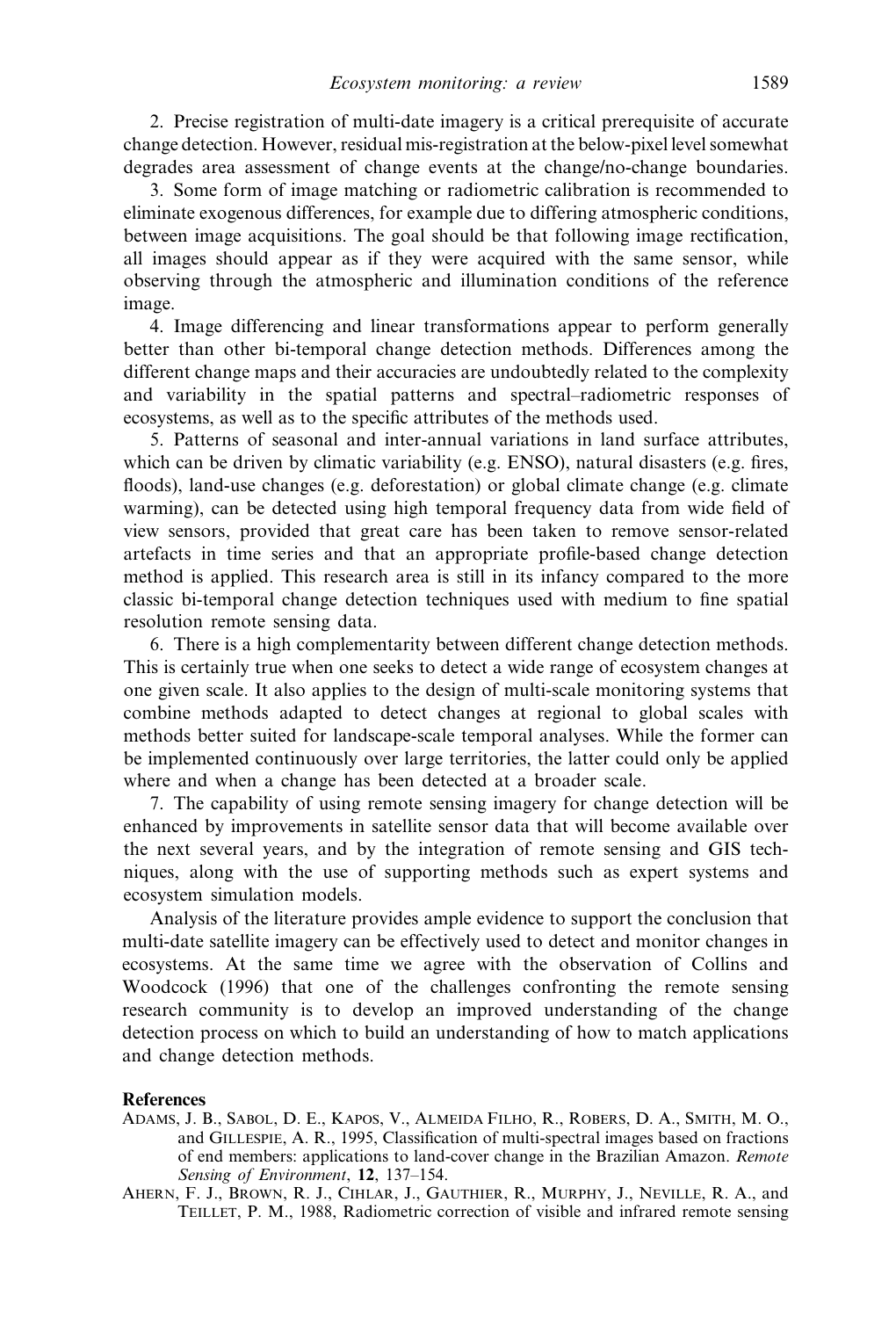data at the Canada Centre for Remote Sensing. In Remote Sensing Yearbook 1988/89, edited by A. Cracknell and L. Hayes (London: Taylor and Francis), pp. 101–127.

- ALDRICH, R. C., 1975, Detecting disturbances in a forest environment. Photogrammetric Engineering and Remote Sensing, 41, 39–48.
- ALWASHE, M. A., and BOKHARI, A. Y., 1993, Monitoring vegetation changes in Al Madinah, Saudi Arabia, using Thematic Mapper data. International Journal of Remote Sensing, 14, 191–197.
- ANDRES, L., SALAS, W. A., and SKOLE, D., 1994, Fourier analysis of multitemporal AVHRR data applied to a land cover classification. International Journal of Remote Sensing, 15, 1115–1121.
- BANNER, A., and LYNHAM, T., 1981, Multitemporal analysis of Landsat data for forest cutover mapping—a trial of two procedures. Proceedings of the 7th Canadian Symposium on Remote Sensing, Winnipeg, Canada, pp. 233–240.
- BARALDI, A., and PARMIGGIANI, F., 1989, Classification methods on multi-spectral SPOT images. Proceedings of the IGARSS'89 Symposium, Vancouver, Canada, pp. 1203– 1208.
- BARBOSA, P. M., PEREIRA, J. M. C., and GRÉGOIRE, J.-M., 1998, Compositing criteria for burned area assessment using multitemporal low resolution satellite data. Remote Sensing of Environment, 65, 38–49.
- BEHRENFELD, M. J., RANDERSON, J. T., MCCLAIN, C. R., FELDMAN, G. C., LOS, S. O., TUCKER, C. J., FALOWSKI, P. G., FIELD, C. B., FROUIN, R., ESAIAIS, W. E., KOLBER, D. D., and POLLACK, H., 2001, Biospheric Primary Production during an ENSO transition. Science, 291, 2594–2597.
- BENEDIKTSSON, J. A., SWAIN, P. H., and ERSOY, O. K., 1990, Neural network approaches versus statistical methods in classification of multi-source remote sensing data. IEEE Transactions on Geoscience and Remote Sensing, 28, 540–552.
- BISCHOF, H., SCHNEIDER, W., and PINZ, A. J., 1992, Multi-spectral classification of Landsat images using neural networks. IEEE Transactions on Geoscience and Remote Sensing, 30, 482–490.
- BORAK, J. S., LAMBIN, E. F., and STRAHLER, A. H., 2000, The use of temporal metrics for land-cover change detection at coarse spatial scales. International Journal of Remote Sensing, 21, 1415–1432.
- BRUZZONE, L., and PRIETO, D. F., 2000, An adaptive parcel-based technique for unsupervised change detection. International Journal of Remote Sensing, 21, 817–822.
- BRUZZONE, L., and SERPICO, S. B., 1997a, Detection of changes in remotely-sensed images by the selective use of multi-spectral information. International Journal of Remote Sensing, 18, 3883–3888.
- BRUZZONE, L., and SERPICO, S. B., 1997b, An iterative technique for the detection of landcover transitions in multitemporal remote-sensing images. IEEE Transactions on Geoscience and Remote Sensing, 35, 858–867.
- BURNS, G. S., and JOYCE, A. T., 1981, Evaluation of land cover change detection techniques using Landsat MSS data. Proceedings of the 7th PECORA Symposium, Sioux Falls, SD, USA (Bethesda, MD: ASPRS), pp. 252–260.
- CASELLES, V., and LOPEZ GARCIA, M. J., 1989, An alternative simple approach to estimate atmospheric correction in multitemporal studies. International Journal of Remote Sensing, 10, 1127–1134.
- CHAN CHEUNG-WAI, J., CHAN KWOK-PING, AND YEH GAR-ON, A., 2001, Detecting the nature of change in an urban environment: a comparison of machine learning algorithms. Photogrammetric Engineering and Remote Sensing, 67, 213–225.
- CHAVEZ, P. S., 1989, Radiometric calibration of Landsat Thematic Mapper multi-spectral images. Photogrammetric Engineering and Remote Sensing, 55, 1285–1294.
- CIHLAR, J., MANAK, D., and D'IORIO, M., 1994, Evaluation of compositing algorithms for AVHRR data over land. IEEE Transactions on Geoscience and Remote Sensing, 32, 427–437.
- CIHLAR, J., CHEN, J. M., LI, Z., HUANG, F., LATIFOVIC, R., and DIXON, R., 1998, Can inter-annual land surface signal be discerned in composite AVHRR data? Journal of Geophysical Research, 103, 23 163–23 172.
- CIHLAR, J., DU, Y., and LATIFOVIC, R., 2001, Land cover dependence in the detection of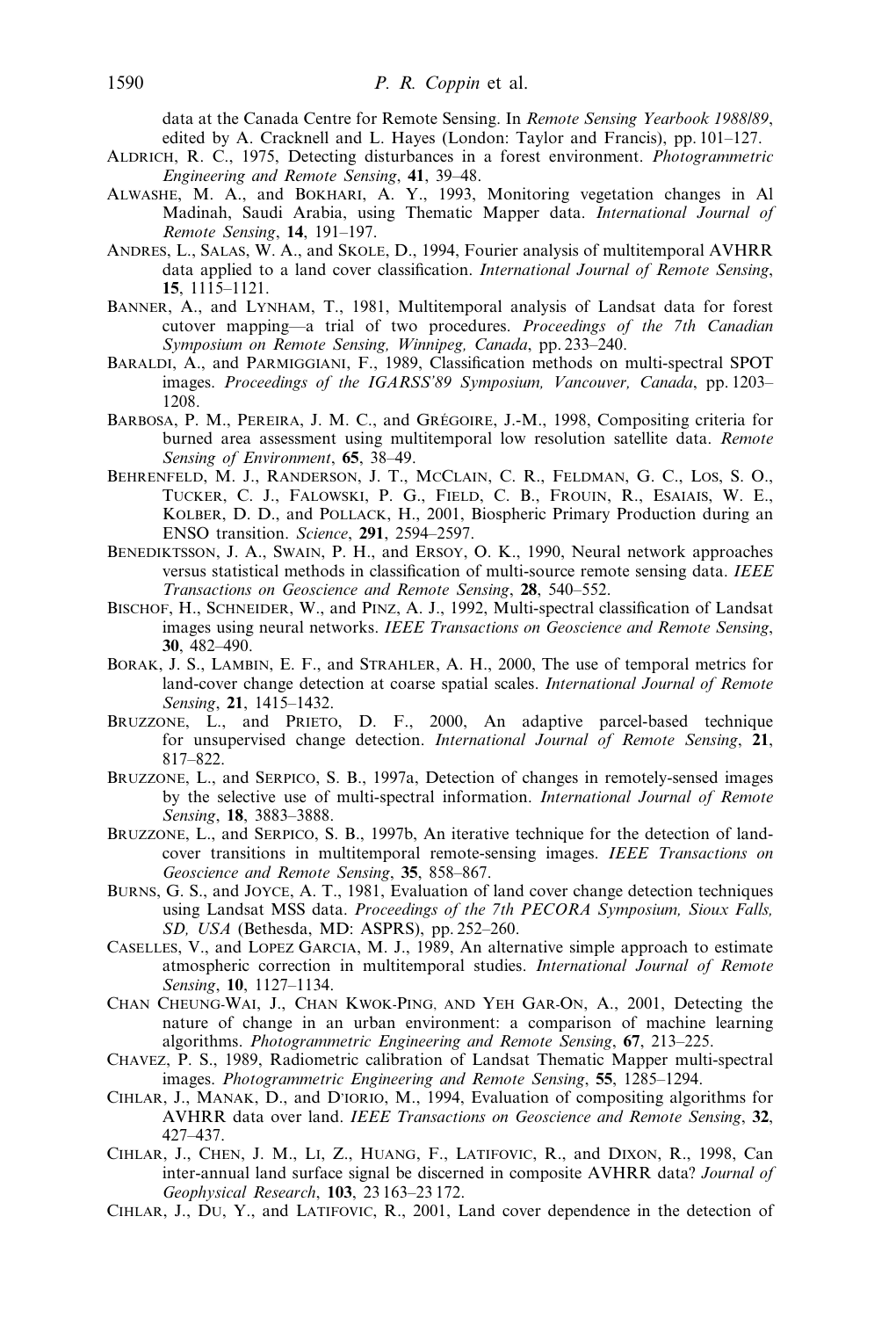contaminated pixels in satellite optical data. IEEE Transactions on Geoscience and Remote Sensing, 39, 1084–1094.

- COHEN, W. B., and FIORELLA, M., 1998, Comparison of methods for detecting conifer forest change with Thematic Mapper imagery. In Remote Sensing Change Detection: Environmental Monitoring Applications and Methods, edited by C. Elvidge and R. Lunetta (Ann Arbor: Ann Arbor Press), pp. 89–102.
- COHEN, W. N., FIORELLA, M., GRAY, J., HELMER, E., and ANDERSON, K., 1998, An efficient and accurate method for mapping forest clear cuts in the Pacific Northwest using Landsat imagery. Photogrammetric Engineering and Remote Sensing, 64, 293–300.
- COLLINS, J. B., and WOODCOCK, C. E., 1994, Change detection using the Gramm–Schmidt transformation applied to mapping forest mortality. Remote Sensing of Environment, 50, 267–279.
- COLLINS, J. B., and WOODCOCK, C. E., 1996, An assessment of several linear change detection techniques for mapping forest mortality using multitemporal Landsat TM data. Remote Sensing of Environment, 56, 66-77.
- COLWELL, J. E., and WEBER, F. P., 1981, Forest change detection. Proceedings of the 15th International Symposium on Remote Sensing of Environment, Ann Arbor, MI, USA (Ann Arbor, MI: ERIM), pp. 839–852.
- COLWELL, J. E., DAVIS, G., and THOMSON, F., 1980, Detection and measurement of changes in the production and quality of renewable resources. USDA Forest Service Final Report 145300-4-F, ERIM, Ann Arbor, MI, USA.
- CONEL, J. E., 1990, Determination of surface reflectance and estimates of atmospheric optical depth and single scattering albedo from Landsat Thematic Mapper data. International Journal of Remote Sensing, 11, 783–828.
- COPPIN, P. R., and BAUER, M. E., 1994, Processing of multitemporal Landsat TM imagery to optimise extraction of forest cover change features. IEEE Transactions on Geoscience and Remote Sensing, 32, 918–927.
- COPPIN, P. R., and BAUER, M. E., 1995, The potential contribution of pixel-based canopy change information to stand-based forest management in the northern U.S. Journal of Environmental Management, 44, 69–82.
- COPPIN, P. R., and BAUER, M. E., 1996, Digital change detection in forest ecosystems with remote sensing imagery. Remote Sensing Reviews, 13, 207–234.
- COPPIN, P., NACKAERTS, K., QUEEN, L., and BREWER, K., 2001, Operational monitoring of green biomass change for forest management. Photogrammetric Engineering and Remote Sensing, 67, 603–611.
- CRIST, E. P., and CICONE, R. C., 1984, Application of the tasseled cap concept to simulated Thematic Mapper data. Photogrammetric Engineering and Remote Sensing, 50, 343–352.
- CSISZAR, I., GUTMAN, G., ROMANOV, P., LEROY, M., and HAUTECOEUR, O., 2001, Using ADEOS/POLDER data to reduce angular variability of NOAA/AVHRR reflectances. Remote Sensing of Environment, 76, 399-409.
- DAI, X., and KHORRAM, S., 1998, The effects of image misregistration on the accuracy of remotely sensed change detection. IEEE Transactions on Geoscience and Remote Sensing, 36, 1566–1577.
- DAI LONG, X., and KHORRAM, S., 1999, Remotely sensed change detection based on artificial neural networks. Photogrammetric Engineering and Remote Sensing, 65, 1187–1194.
- DUGGIN, M. J., and ROBINOVE, C. J., 1990, Assumptions implicit in remote sensing data acquisition and analysis. International Journal of Remote Sensing, 11, 1669–1694.
- EASTMAN, J. R., and FULK, M., 1993, Long sequence time series evaluation using standardized principal components. Photogrammetric Engineering and Remote Sensing, 59, 991–996.
- EDWARDS, G., 1990, Image segmentation, cartographic information and knowledge-based reasoning: getting the mixture right. Proceedings of the IGARSS'90 Symposium, University of Maryland, College Park, MD, USA (Picataway, NJ: IEEE), pp. 1641-1644.
- ELVIDGE, C. D., YUAN, D., RIFGEWAY, D. W., and LUNNETTA, R. S., 1995, Relative radiometric normalization of Landsat multi-spectral scanner (MSS) data using automatic scattergram-controlled regression. Photogrammetric Engineering and Remote Sensing, 61, 1255–1260.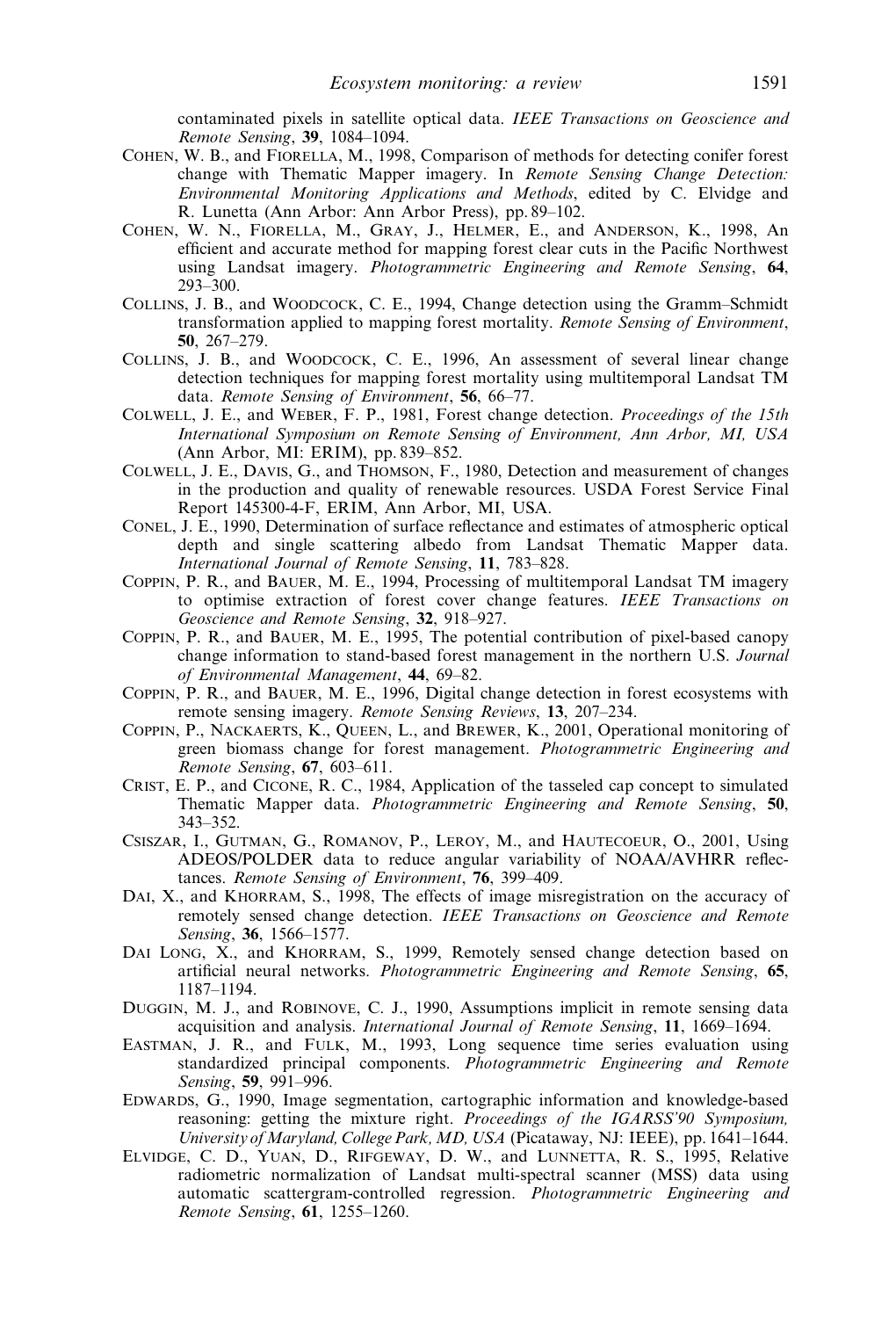- FOODY, G. M., and BOYD, D. S., 1999, Detection of partial land cover change associated with the migration of inter-class transitional zones. International Journal of Remote Sensing, 14, 2723–2740.
- FUNG, T., 1990, An assessment of TM imagery for land cover change detection. IEEE Transactions on Geoscience and Remote Sensing, 28, 681–684.
- FUNG, T., and LEDREW, E., 1987, Application of principal components analysis to change detection. Photogrammetric Engineering and Remote Sensing, 53, 1649–1658.
- GOPAL, S., and WOODCOCK, C. E., 1996, Remote sensing of forest change using artificial neural networks. IEEE Transactions on Geoscience and Remote Sensing, 34, 398–404.
- GREGORY, M. S., WALSH, S. J., and VITEK, J. D., 1981, Mechanics of monitoring forest clear cuts and their regeneration. Proceedings of the  $7<sup>th</sup>$  International Symposium on Machine Processing of Remotely Sensed Data with Special Emphasis on Range, Forest, and Wetlands Assessment, Purdue University, West Lafayette, IN, USA (West Lafayette, IN: Purdue University), pp. 520–527.
- GUTMAN, G. G., 1999, On the use of long-term global data of land reflectances and vegetation indices derived from the advanced very high resolution radiometer. Journal of Geophysical Research, 104, 6241–6255.
- GUTMAN, G. G., IGNATOV, A. M., and OLSON, S., 1994, Towards better quality of AVHRR composite images over land: reduction of cloud contamination. Remote Sensing of Environment, 50, 134–148.
- HALL, F. G., STREBEL, D. E., NICKESON, J. E., and GOETZ, S. J., 1991a, Radiometric rectification: toward a common radiometric response among multi-date, multi-sensor images. Remote Sensing of Environment, 35,  $11-27$ .
- HALL, F. G., BOTKIN, D. B., STREBEL, D. E., WOODS, K. D., and GOETZ, S. J., 1991b, Large-scale patterns of forest succession as determined by remote sensing. Ecology, 72, 628–640.
- HALL, R. J., CROWN, P. H., and TITUS, S. J., 1984, Change detection methodology for aspen defoliation with Landsat MSS digital data. Canadian Journal of Remote Sensing, 10, 135–142.
- HAME, T. H., 1986, Satellite image aided change detection. In Remote sensing-aided forest inventory, Research Notes No. 19, Department of Forest Mensuration and Management, University of Helsinki, Helsinki, Finland, pp. 47–60.
- HAME, T. H., 1988, Interpretation of forest changes from satellite scanner imagery. In Satellite imageries for forest inventory and monitoring; experiences, methods, perspectives, Research Notes No. 21, Department of Forest Mensuration and Management, University of Helsinki, Helsinki, Finland, pp. 31–42.
- HANAN, N. P., PRINCE, S. D., and HOLBEN, B. N., 1995, Atmospheric correction of AVHRR data for biophysical remote sensing of the Sahel. Remote Sensing of Environment, 51, 306–316.
- HAYES, D. J., and SADER, S. A., 2001, Comparison of change-detection techniques for monitoring tropical vegetation clearing and vegetation regrowth in a time series. Photogrammetric Engineering and Remote Sensing, 67, 1067–1075.
- HAZEL, G. G., 2001, Object-level change detection in spectral imagery. IEEE Transactions on Geoscience and Remote Sensing, 39, 553–561.
- HE, D. C., and WANG, L., 1990, Texture feature extraction from texture spectrum. Proceedings of the IGARSS'90 Symposium, Washington, DC, USA (Picataway, NJ: IEEE), pp. 1987–1990.
- HILL, J., and STURM, B., 1991, Radiometric correction of multitemporal Thematic Mapper data for use in agricultural land cover classification and vegetation monitoring. International Journal of Remote Sensing, 12, 1471–1491.
- HOBBS, R. J., 1990, Remote sensing of spatial and temporal dynamics of vegetation. In Remote Sensing of Biosphere Functioning, edited by R.J. Hobbs and H.A. Mooney (New York: Springer Verlag), pp. 203–219.
- HOWARTH, P. J., and WICKWARE, G. M., 1981, Procedures for change detection using Landsat. International Journal of Remote Sensing, 2, 277–291.
- HU, B., LUCHT, W., STRAHLER, A. H., SCHAAF, C. B., and SMITH, M., 2000, Surface albedos and angle-corrected NDVI from AVHRR observations of South America. Remote Sensing of Environment, 71, 119-132.
- INGEBRITSEN, S. E., and LYON, R. J., 1985, Principal components analysis of multitemporal image pairs. International Journal of Remote Sensing, 6, 687–696.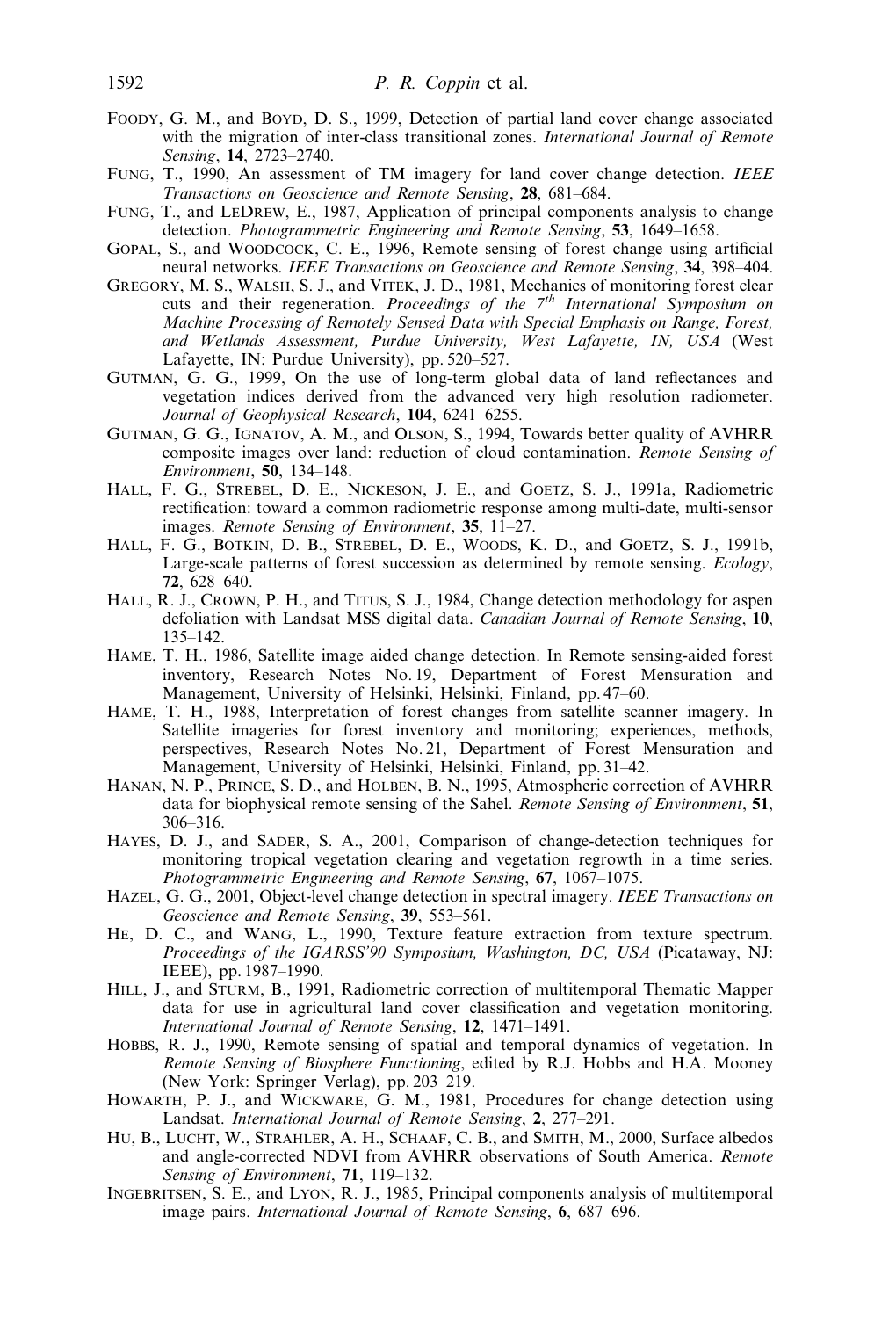- JENSEN, J. R., 1983, Urban change detection mapping using Landsat digital data. The American Cartographer, 81, 127–147.
- JOHNSON, R. D., and KASISCHKE, E. S., 1998, Change vector analysis: a technique for the multi-spectral monitoring of land cover and condition. International Journal of Remote Sensing, 19, 411–426.
- KAUFMANN, R. K., and SETO, K. C., 2001, Change detection, accuracy, and bias in a sequential analysis of Landsat imagery in the Pearl River Delta, China: econometric techniques. Agriculture, Ecosystems and Environment, 85, 95–105.
- KAWABATA, A., ICHII, K., and YAMAGUCHI, Y., 2001, Global monitoring of inter-annual changes in vegetation activities using NDVI and its relationships to temperature and precipitation. International Journal of Remote Sensing, 22, 1377-1382.
- KHORRAM, S., BIGING, G. S., CHRISMAN, N. R., COLBY, D. R., CONGALTON, R. G., DOBSON, J. E., FERGUSON, R. L., GOODCHILD, M. F., JENSEN, J. R., and MACE, T. H., 1999, Accuracy assessment of remote sensing-derived change detection. ASPRS Monograph, Bethesda, Md.
- KNEPPECK, I. D., and AHERN, F. J., 1989, Stratification of a regenerating burned forest in Alberta using Thematic Mapper and C-SAR images. Proceedings of the IGARSS'89 Symposium, Vancouver, Canada (Picataway, NJ: IEEE), pp. 1391– 1396.
- KWARTENG, A. Y., and CHAVEZ, P. S., 1998, Change detection study of Kuweit City and environs using multitemporal Landsat Thematic Mapper data. International Journal of Remote Sensing, 19, 1651–1662.
- LAMBIN, E. F., and EHRLICH, D., 1997, Land-cover changes in sub-Saharan Africa, 1982–1991): application of a change index based on remotely sensed surface temperature and vegetation indices at a continental scale. Remote Sensing of Environment, 61, 181–200.
- LAMBIN, E. F., and STRAHLER, A. H., 1994, Change-vector analysis in multitemporal space: a tool to detect and categorize land-cover change processes using high temporalresolution satellite data. Remote Sensing of Environment, 48, 231–244.
- LAMPREY, H. F., 1975, Report on the desert encroachment reconnaissance in northern Sudan, October 21 – November 1975. Republished in Desertification Control Bulletin, 17, 1–7 (1988).
- LAWRENCE, R. L., and RIPPLE, W. J., 1999, Calculating change curves for multitemporal satellite imagery: Mount St. Helens 1980–1995. Remote Sensing of Environment, 67, 309–319.
- LEE, J. K., LULLA, K. P., and MAUSEL, P. W., 1989, Data structure characterization of multi-spectral data using principal component and principal factor analysis. Geocarto, 2, 43–47.
- LI, X., and YEH, A., 1998, Principal component analysis of stacked multitemporal images for the monitoring of rapid urban expansion in the Pearl River Delta. International Journal of Remote Sensing, 19, 1501–1518.
- LUND, H. G., 1983, Change: now you see it—now you don't!. Proceedings of the International Conference on Renewable Resource Inventories for Monitoring Changes and Trends, Oregon State University, Corvallis, OR, USA (Corvallis, OR: Oregon State University), pp. 211–213.
- LUPO, F., REGINSTER, I., and LAMBIN, E. F., 2001, Monitoring land-cover changes in West Africa with Spot VEGETATION: impact of natural disasters in 1998–1999. International Journal of Remote Sensing, 22, 2633–2640.
- LYON, J., YUAN, D., LUNETTA, R., and ELVIDGE, C., 1998, A change detection experiment using vegetation indices. Photogrammetric Engineering and Remote Sensing, 64, 143–150.
- MACLEOD, R. B., and CONGALTON, R. G., 1998, A quantitative comparison of changedetection algorithms for monitoring eelgrass from remotely sensed data. Photogrammetric Engineering and Remote Sensing, 64, 207–216.
- MALILA, W. A., 1980, Change vector analysis: an approach detecting forest changes with Landsat. Proceedings of the 6th International Symposium on Machine Processing of Remotely Sensed Data, Purdue University, West Lafayette, IN, USA (West Lafayette, IN: Purdue University), pp. 326–335.
- MAS, J. F., 1999, Monitoring land-cover change: a comparison of change detection techniques. International Journal of Remote Sensing, 20, 139-152.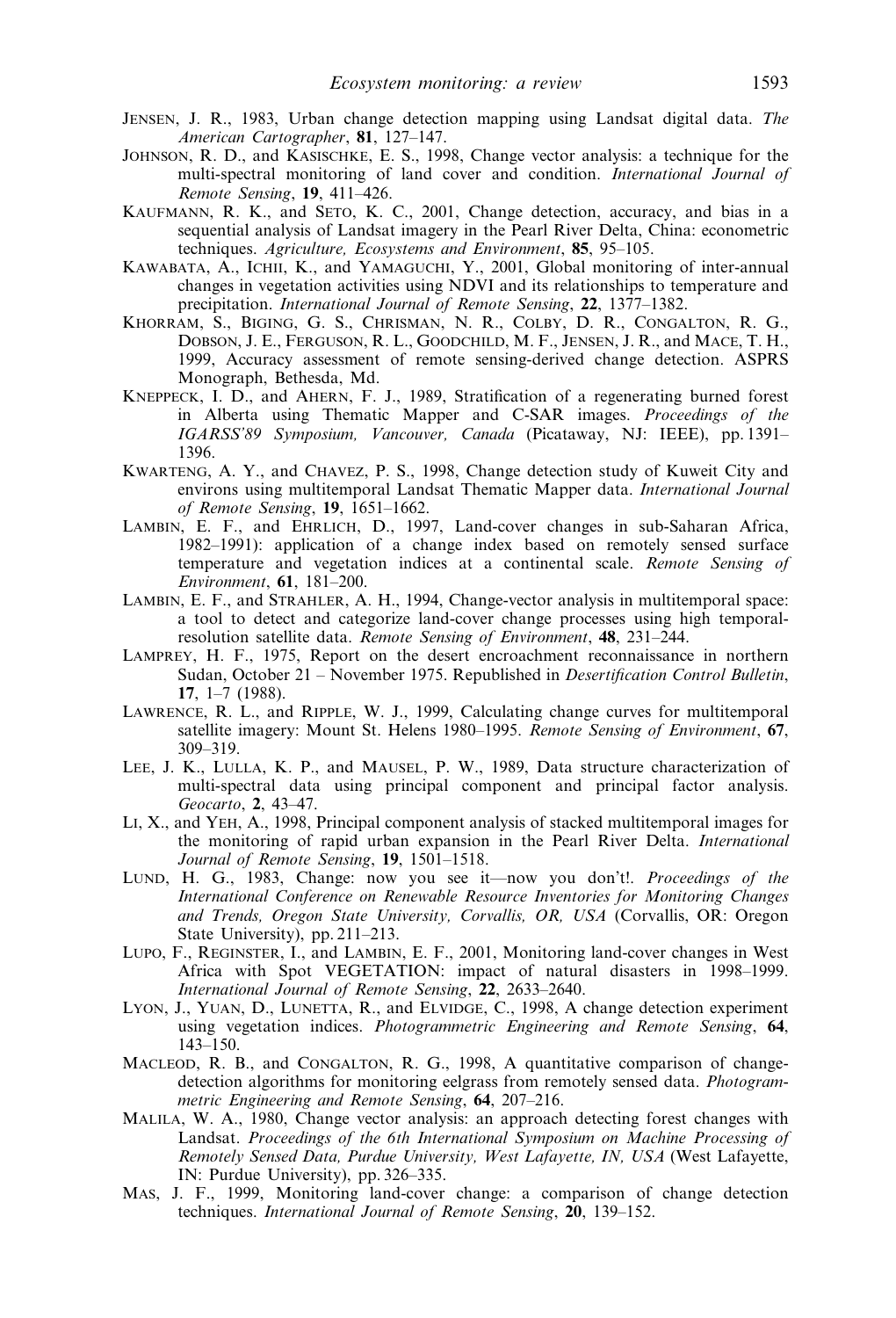- MCROBERTS, R. E., SCHMOLDT, D. L., and RAUSCHER, H. M., 1991, Enhancing the scientific process with artificial intelligence: forest science applications. Artificial Intelligence Applications, 5, 5–26.
- MICHENER, W. K., and HOUHOULIS, P. F., 1997, Detection of vegetation changes associated with extensive flooding in a forested ecosystem. *Photogrammetric Engineering and* Remote Sensing, 63, 1363–1374.
- MILNE, A. K., 1988, Change direction analysis using Landsat imagery: a review of methodology. Proceedings of the IGARSS'88 Symposium Edinburgh, Scotland, ESA SP-284 (Noordwijk, Netherlands: ESA), pp. 541–544.
- MLADENOFF, D. J., and HOST, G. E., 1994, Ecological perspective: current and potential applications of remote sensing and GIS to ecosystem analysis. In Remote Sensing and GIS in Ecosystem Management, edited by V.A. Sample (Washington, DC: Island Press), pp. 218–242.
- MORISETTE, J. T., KHORRAM, S., and MACE, T., 1999, Land-cover change detection enhanced with generalized linear models. International Journal of Remote Sensing, 20, 2701–2721.
- MUCHONEY, D. M., and HAACK, B. N., 1994, Change detection for monitoring forest defoliation. Photogrammetric Engineering and Remote Sensing, 60, 1243– 1251.
- MUKAI, Y., SUGIMURA, T., WATANABE, H., and WAKAMORI, K., 1987, Extraction of areas infested by pine bark beetle using Landsat MSS data. Photogrammetric Engineering and Remote Sensing, 53, 77–81.
- MYNENI, R. B., KEELING, C. D., TUCKER, C. J., ASRAR, G., and NEMANI, R. R., 1997, Increased plant growth in the northern high latitudes from 1981 to 1991. Nature, 386, 698–702.
- NELSON, R. F., 1983, Detecting forest canopy change due to insect activity using Landsat MSS. Photogrammetric Engineering and Remote Sensing, 49, 1303–1314.
- NIELSEN, A., CONRADSEN, K., and SIMPSON, J., 1998, Multivariate alteration detection (MAD) and MAF post processing in multi-spectral bi-temporal image data: new approaches to change detection studies. Remote Sensing of Environment,  $64$ , 1–19.
- PARK, A. B., HOUGHTON, R. A., HICKS, G. M., and PETERSON, C. J., 1983, Multitemporal change detection techniques for the identification and monitoring of forest disturbances. Proceedings of the 17th International Symposium on Remote Sensing of Environment, Ann Arbor, MI, USA (Ann Arbor, MI: ERIM), pp. 77–97.
- PILON, P. G., HOWARTH, P. J., and ADENIYI, P. O., 1987, Improving the detection of human-induced change in West Africa's semi-arid zone using multitemporal Landsat MSS imagery. Proceedings of the 21st International Symposium on Remote Sensing of Environment, Ann Arbor, MI, USA (Ann Arbor, MI: ERIM), pp. 797–804.
- PILON, P. G., HOWARTH, P. J., BULLOCK, R. A., and ADENIYI, P. O., 1988, An enhanced classification approach to change detection in semi-arid environments. Photogrammetric Engineering and Remote Sensing, 54, 1709-1716.
- PLISNIER, P-D., SERNEELS, S., and LAMBIN, E. F., 2000, Impact of ENSO on East African ecosystems: multivariate analysis based on climatologic and remote sensing data. Global Ecology and Biogeography Letters, 9, 481–497.
- REED, B. C., 1988, Using textural measures to distinguish spectrally similar vegetation. Technical Papers of the ACSM–ASPRS'88 Convention, Vol. 4, St Louis, MO, pp. 40–49.
- RENCZ, A. N., 1985, Multitemporal analysis of Landsat imagery for monitoring forest cutovers in Nova Scotia. Canadian Journal of Remote Sensing, 11, 188–194.
- RICHARDS, J. A., 1984, Thematic mapping from multitemporal image data using the principal components transformation. Remote Sensing of Environment, 16, 35–46.
- RIDD, M. K., and LIU, J., 1998, A comparison of four algorithms for change detection in an urban environment. Remote Sensing of Environment, 63, 95-100.
- RIORDAN, C. J., 1981, Change detection for resource inventories using digital remote sensing data. Proceedings of the Workshop on In-Place Resource Inventories: Principles and Practices, University of Maine, Orono, ME, USA (Bethesda, MD: SAF), pp. 278–283.
- ROBERTS, D. A., BATISTA, G. T., PEREIRA, J., WALLER, E. K., and NELSON, B. W., 1998, Change identification using multitemporal spectral mixture analysis: applications in eastern Amazonia. In Remote Sensing Change Detection: Environmental Monitoring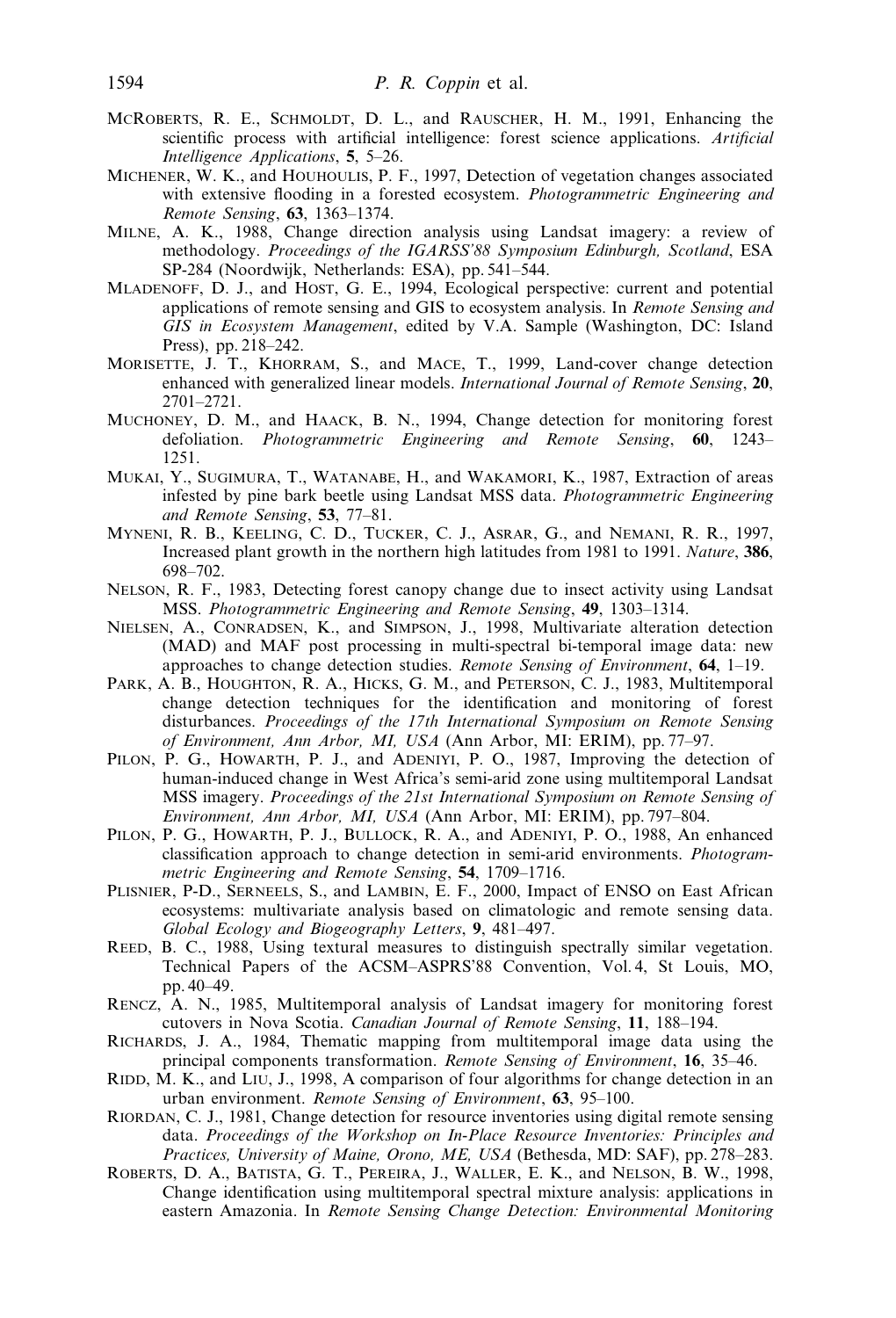Applications and Methods, edited by C. Elvidge and R. Lunetta (Ann Arbor: Ann Arbor Press), pp. 137–161.

- ROBINOVE, C. J., 1982, Computation with physical values from Landsat digital data. Photogrammetric Engineering and Remote Sensing, 48, 781–784.
- ROGAN, J., FRANKLIN, J., and ROBERTS, D. A., 2002, A comparison of methods for monitoring multitemporal vegetation change using Thematic Mapper imagery. Remote Sensing of Environment, 80, 143–156.
- ROY, D. P., 1997, Investigation of the maximum NDVI and the maximum surface temperature (Ts) AVHRR compositing procedures for the extraction of NDVI and Ts over forest. International Journal of Remote Sensing, 18, 2383–2401.
- ROY, D., 2000, The impact of misregistration upon composited wide field of view satellite data and implications for change detection. IEEE Transactions on Geoscience and Remote Sensing, 38, 2017–2031.
- SADER, S. A., 1988, Remote sensing investigations of forest biomass and change detection in tropical regions. In Satellite imageries for forest inventory and monitoring; experiences, methods, perspectives, Research Notes No. 21, Department of Forest Mensuration and Management, University of Helsinki, Helsinki, Finland, pp. 31–42.
- SAUNDERS, R. W., and KRIEBEL, K. T., 1988, An improved method for detecting clear sky and cloudy radiances from AVHRR data. International Journal of Remote Sensing, 9, 123–150.
- SCHAAF, C. B., GAO, F., STRAHLER, A. H., LUCHT, W., LI, X. W., TSANG, T., STRUGNELL, N. C., ZHANG, X. Y., JIN, Y. F., MULLER, J. P., LEWIS, P., BARNSLEY, M., HOBSON, P., DISNEY, M., ROBERTS, G., DUNDERDALE, M., DOLL, C., D'ENTREMONT, R. P., HU, B. X., LIANG, S. L., PRIVETTE, J. L., and ROY, D., 2002, First operational BRDF, albedo nadir reflectance products from MODIS. Remote Sensing of Environment, 83, 135–148.
- SCHOWENGERDT, R. A., 1983, Techniques for Image Processing and Classification in Remote Sensing (New York: Academic Press).
- SERNEELS, S., SAID, M., and LAMBIN, E. F., 2001, Land-cover changes around a major East African wildlife reserve: the Mara ecosystem. International Journal of Remote Sensing, 22, 3397–3420.
- SINGH, A., 1986, Change detection in the tropical forest environment of North-eastern India using Landsat. In Remote Sensing and Tropical Land Management (New York: John Wiley and Sons), pp. 237–254.
- SINGH, A., 1989, Digital change detection techniques using remotely-sensed data. International Journal of Remote Sensing, 10, 989–1003.
- SINGH, A., and HARRISON, A., 1985, Standardized principal components. International Journal of Remote Sensing, 6, 883–896.
- SMITS, P. C., and ANNONI, A., 2000, Towards specification-driven change detection. IEEE Transactions on Geoscience and Remote Sensing, 38, 1484–1488.
- SMITS, P. C., and MYERS, W. L., 2000, Echelon approach to characterize and understand spatial structures of change in multitemporal remote sensing imagery. IEEE Transactions on Geoscience and Remote Sensing, 38, 2299–2309.
- SOHL, T. L., 1999, Change analysis in the United Arab Emirates: an investigation of techniques. Photogrammetric Engineering and Remote Sensing, 65, 475–484.
- SONGH, C., WOODCOCK, C. E., SETO, K. C., LENNEY, M. P., and MACOMBER, S. A., 2001, Classification and change detection using Landsat TM data: when and how to correct atmospheric effects? Remote Sensing of Environment, 75, 230–244.
- SUNAR, F., 1998, An analysis of changes in a multi-date data set: a case study in the Ikitelli area, Istanbul, Turkey. International Journal of Remote Sensing, 19, 225– 235.
- TOWNSHEND, J. R. G., JUSTICE, C. O., GURNEY, C., and MCMANUS, J., 1992, The impact of misregistration on change detection. IEEE Transactions on Geoscience and Remote Sensing, 30, 1054–1060.
- USTIN, S. L., SMITH, M. O., and ADAMS, J. B., 1993, Remote sensing of ecological processes: a strategy for developing and testing ecological models using spectral mixture analysis. In Scaling of Physiological Processes: Leaf to Globe, edited by J.R. Ehleringer and C.B. Field (San Diego: Academic Press), pp. 339–357.
- vAN LEEUWEN, W. J. D., HUETE, A. R., and LAING, T. W., 1999, MODIS vegetation index